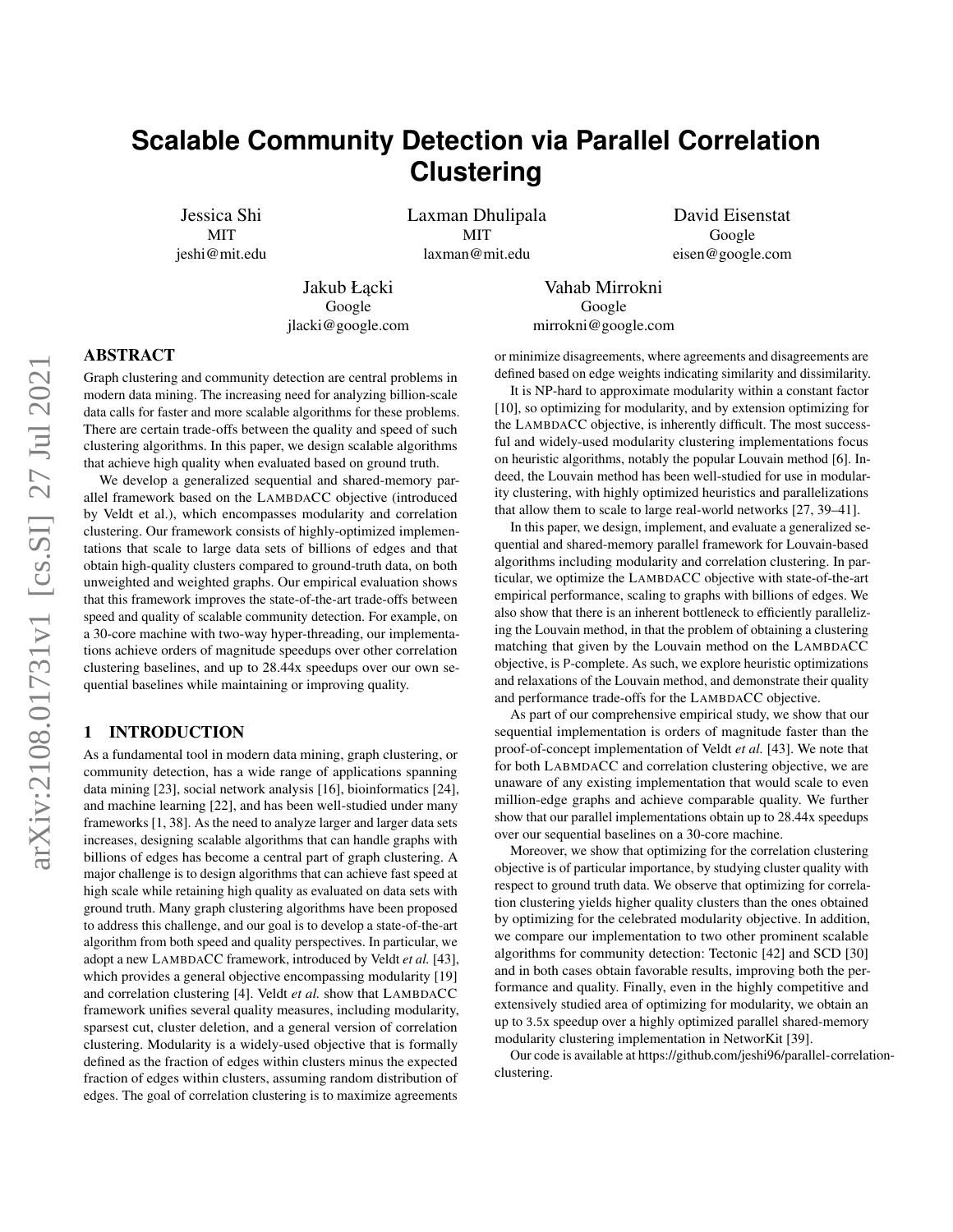<span id="page-1-0"></span>Jessica Shi, Laxman Dhulipala, David Eisenstat, Jakub Łącki, and Vahab Mirrokni

Further related work. Optimization for correlation clustering has been studied empirically in the case of complete graphs, which is equivalent to LAMBDACC objective with resolution  $\gamma = 0.5$  [\[12,](#page-8-15) [29\]](#page-8-16). In this restricted setting, several scalable parallel implementations have been obtained based on the KWIKCLUSTER algorithm [\[8,](#page-8-17) [15,](#page-8-18) [29\]](#page-8-16). We observe that the KWIKCLUSTER algorithm typically obtains a negative LAMBDACC objective, which significantly limits its practical applicability.

Scalable modularity clustering has been extensively studied both in the shared-memory [\[13,](#page-8-19) [14,](#page-8-20) [21,](#page-8-21) [27,](#page-8-10) [39,](#page-8-11) [45\]](#page-8-22) and distributed memory [\[17,](#page-8-23) [31,](#page-8-24) [34,](#page-8-25) [37\]](#page-8-26) settings. The two fastest implementations that we identify are NetworKit [\[39\]](#page-8-11) and Grappolo [\[17,](#page-8-23) [21\]](#page-8-21). Both of them offer comparable performance, but we observed the NetworKit typically computes solutions with slightly larger objective, and thus we compare to NetworKit in our empirical evaluation. We also note that compared to these papers, our algorithm optimizes for a more general LAMBDACC objective.

# <span id="page-1-1"></span>2 PRELIMINARIES

We consider undirected weighted graphs  $G = (V, E, w)$ , where  $w$ :  $E \rightarrow \mathbb{R}$  denotes the weight of each edge, and undirected unweighted graphs  $G = (V, E)$ , where  $w_{uv} = 1$  for all  $(u, v) \in E(G)$ . We let  $n = |V|$  and  $m = |E|$ , and we use  $d<sub>v</sub>$  to denote the degree of vertex v.

We use a generalized correlation clustering objective that is equivalent to the LAMBDACC objective given by Veldt *et al.* [\[43\]](#page-8-5). Note that under a specific set of parameters, our objective similarly reduces to the classic modularity objective. Moreover, our definition can be more generally applied to weighted graph inputs.

We fix a clustering resolution parameter  $\lambda \in (0, 1)$ . We define non-negative *vertex weights*  $k: V \to \mathbb{R}^+_0$ , where unless otherwise specified, we take  $k_v = 1$  for all  $v \in V$  (a redefinition of k is required for the modularity objective). We also define the *rescaled weight* w' of each pair of vertices  $(u, v) \in V \times V$  to be  $w'_{uv} = 0$  if  $u = v$ ,  $w'_{uv} = w_{uv} - \lambda k_u k_v$  if  $(u, v) \in E$ , and  $w'_{uv} = -\lambda k_u k_v$  otherwise.

The goal is to maximize the CC objective,  $CC(x) = \sum_{(i,j) \in V \times V}$  $w'_{ij} \cdot (1 - x_{ij})$ , where  $x = \{x_{ij}\}\$  represents the distance between vertices *i* and *j* in a given clustering. Specifically,  $x_{ij} = 0$  if *i* and *j* are in the same cluster, and  $x_{ij} = 1$  if *i* and *j* are in different clusters.

The modularity objective can be obtained from the CC objective by defining vertex weights k and setting  $\lambda$  appropriately. Note that Reichardt and Bornholdt [\[33\]](#page-8-27) defined a modularity objective with a fixed scaling parameter  $\gamma \in (0, 1)$  to be  $Q(x) = \frac{1}{2m} \sum_{i \neq j} (A_{ij} \gamma \frac{d_i d_j}{2m}$  $(1 - x_{ij})$ , where  $A_{ij} = 1$  if *i* and *j* are adjacent, and  $A_{ij} = 0$ otherwise. Setting  $\gamma = 1$ , this objective is equivalent to the simpler modularity objective given by Girvan and Newman [\[19\]](#page-8-6). To modify CC to match the modularity objective, we set the node weights  $k(v) = d_v$  for each  $v \in V$ , and we set the resolution  $\lambda = \gamma/(2m)$ . Maximizing the two objective functions is then equivalent.

#### 3 ALGORITHM AND OPTIMIZATIONS

#### 3.1 Sequential Louvain Method

We begin by describing the classic sequential Louvain method from Blondel *et al.* [\[6\]](#page-8-9), SEQUENTIAL-CC, adapted for the correlation clustering objective. We include the pseudocode in the appendix. The main idea is to repeatedly move vertices to clusters that would



Figure 1: An example where parallel local vertex moves lowers the total objective. Assume  $\lambda = 0$  and initial clusters are singletons with objective 0. If  $b$  and  $c$  are both scheduled to move at the same time, they each choose cluster  ${a}$ , leading to a single cluster  ${a, b, c}$  with objective -1.

maximize the objective, and once no vertices can be moved, compress clusters into vertices and repeat this process on the compressed graph. In more detail, the algorithm takes as input a graph  $G$  and node weights  $k$ , and begins with singleton clusters. Then, it iterates over each vertex in a random order, and locally moves vertices to clusters that maximize the CC objective. The computation to determine the cluster that vertex  $v$  should move to can be performed by maintaining the total vertex weight  $K_c$  of each cluster  $c$  in  $C$ . We provide the formula in the appendix.

After all vertices have been moved, the algorithm repeats this step of locally moving vertices until no vertices have performed non-trivial moves. If no vertices changed clusters during this phase, then SEQUENTIAL-CC terminates. Otherwise, once a stable state has been achieved, the algorithm compresses the graph  $G$  (using a subroutine SEQUENTIAL-COMPRESS) by creating a new graph G' with vertex weights  $k'$ . Each cluster  $c$  in  $G$  corresponds to a vertex in G' with vertex weight  $k'(c) = K_c$ . Edges  $(u, v)$  in G are maintained as edges between the vertices corresponding to their clusters in  $G'$ , where multiple edges incident on the same vertices are combined into a single edge with weight equal to the sum of their weights.

Finally, the algorithm recurses on  $G'$  and  $k'$ . The algorithm takes the returned clustering  $C'$  on the compressed graph  $G'$ , and composes it with the original clustering  $C$  (using a subroutine SEQUENTIAL-FLATTEN). It assigns the cluster of a vertex  $v$  in  $G$  to be the cluster of its corresponding vertex in the compressed graph  $G'$ , composing the clustering obtained in the recursion onto the original graph.

The main bottleneck in parallelizing SEQUENTIAL-CC is the sequential dependencies in moving each vertex to the cluster that maximizes the objective, and we prove a related P-completeness result about this bottleneck in the appendix (showing that the problem of obtaining a clustering equivalent to any clustering  $C$  given by moving each vertex to its best cluster, is inherently sequential to solve under standard complexity-theory assumptions).

As such, to obtain an empirically efficient implementation that achieves good parallelism, we heuristically relax the sequential dependency and allow vertices to move to clusters *concurrently*. While vertices move to clusters that would individually maximize the objective, these moves in tandem may give a lower total objective; there is no guarantee of convergence. We show an example of this in Figure [1.](#page-1-0) Note that this is a common parallelization technique in Louvain methods for modularity clustering, and it has been observed that in practice this technique converges for the modularity objective [\[39\]](#page-8-11). We now discuss optimizations that can be used with this relaxation.

#### <span id="page-1-2"></span>3.2 Parallel Louvain Method and Optimizations

Algorithm [1](#page-2-0) contains the pseudocode for each of the main optimizations that we consider in our parallelization of the Louvain method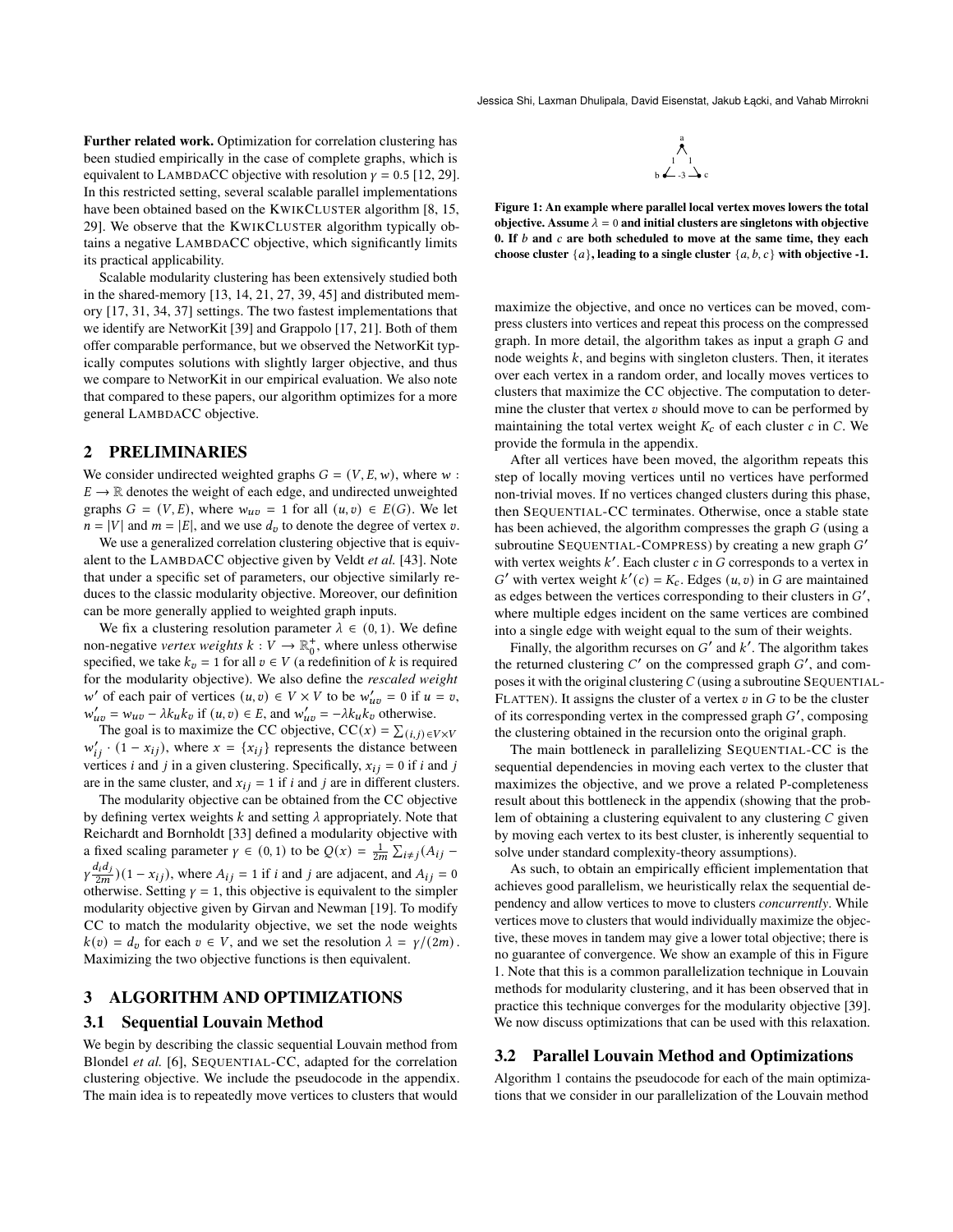Scalable Community Detection via Parallel Correlation Clustering

<span id="page-2-0"></span>

| Algorithm 1 Parallel Louvain method for correlation clustering |  |
|----------------------------------------------------------------|--|
|----------------------------------------------------------------|--|

|     | 1: <b>procedure</b> BEST-MOVES( $G$ , $k$ , $num\_iter$ , $C$ )                                                               |
|-----|-------------------------------------------------------------------------------------------------------------------------------|
| 2:  | Define $id(c)$ to be the index of cluster $c \in C$                                                                           |
| 3:  | $D \leftarrow$ array of size <i>n</i>                                                                                         |
| 4:  | $V' \leftarrow V$                                                                                                             |
| 5:  | for i in range( $num\_iter$ ) do                                                                                              |
| 6:  | parfor $v \in V'$ do                                                                                                          |
| 7:  | $D[\mathbf{v}] \leftarrow id(\mathbf{c})$ such that moving $\mathbf{v}$ to $\mathbf{c} \in C$ would maximize $\mathrm{CC}(C)$ |
| 8:  | Move v to $D[v]$                                                                                                              |
| 9:  | <b>if</b> no moves were made in iteration <i>i</i> then break                                                                 |
| 10: | $V' \leftarrow \{$ neighbors of $v \mid v$ moved}                                                                             |
| 11: | return $C$                                                                                                                    |
|     | 1: <b>procedure</b> PARALLEL-CC $(G, k, num$ <i>iter</i> )                                                                    |
| 2:  | $C \leftarrow$ singleton clusters for each $v \in V$                                                                          |
| 3:  | $C \leftarrow$ BEST-MOVES(G, k, num iter, C)                                                                                  |
| 4:  | if no moves were made in BEST-MOVES then                                                                                      |
| 5:  | return $C$                                                                                                                    |
| 6:  | $G', k' \leftarrow$ PARALLEL-COMPRESS(G, C)                                                                                   |
| 7:  | $C' \leftarrow$ PARALLEL-CC(G', k', num iter)                                                                                 |
| 8:  | $C \leftarrow$ PARALLEL-FLATTEN(C, C')                                                                                        |
| 9:  | $C \leftarrow$ BEST-MOVES(G, k, num iter, C)                                                                                  |
| 10: | return $C$                                                                                                                    |

for the CC objective. Each optimization is highlighted in blue, and we display in the pseudocode only the best settings that offer a reasonable trade-off between quality and performance, as we show in Section [4.1.](#page-4-0) We discuss in the following sections the other modular options available in our framework for each of these optimizations.

Our parallelization uses a natural heuristic relaxation of the sequential dependency in moving vertices to their desired clusters. A more faithful parallelization would fix a random permutation of  $V$ , and move in parallel the first  $\ell$  vertices in order for the largest  $\ell$  such that moving these  $\ell$  vertices would not affect each other's objectives. However, compared to a heuristic relaxation, not only does this involve greater overhead due to the prefix computation of vertices that do not conflict, but it also respects sequential dependencies that may not affect later vertex moves. Thus, in the interest of performance, we consider the parallelization given in Algorithm [1.](#page-2-0)

Note that the heuristic relaxation to allow vertices to move concurrently to their desired clusters is encapsulated in the subroutine BEST-MOVES. We include an additional parameter,  $num\_iter$ , which bounds the number of iterations in which we move each vertex to its desired cluster; this is necessary due to the lack of guarantee of convergence. Moreover, in order to allow each vertex to efficiently compute its best move, we maintain the total vertex weights  $K_c$  of each cluster  $c$ , which is not shown in the pseudocode for simplicity.

Our main optimizations introduce symmetry breaking and work reduction techniques to improve performance while maintaining the objective. We also discuss a refinement step that improves the objective at the cost of running time and a higher memory overhead.

<span id="page-2-1"></span>*3.2.1 Optimization: Synchronous vs Asynchronous.* The first optimization involves scheduling individual vertex moves in BEST-MOVES, on Line [8.](#page-2-0) We explore two options: *synchronous* and *asynchronous*. These options have been previously studied in parallelizing the Louvain method for the modularity objective [\[37,](#page-8-26) [39\]](#page-8-11).

In the synchronous setting, instead of moving vertices on Line [8](#page-2-0) immediately after the computation of their desired cluster, we move all vertices in parallel to their desired cluster  $D[v]$  after the parallel for loop on Line [6.](#page-2-0) This can be efficiently performed in parallel by aggregating vertices that move from the same clusters and vertices that move to the same clusters.

In the asynchronous setting, we perform vertex moves on Line [8](#page-2-0) as highlighted in blue. Note that moving a vertex  $v$  in this manner potentially interferes with the computation that each vertex performs on Line [7,](#page-2-0) where other vertices' computations of their desired cluster may depend on  $v$ 's current cluster, and the total vertex weight of  $v$ 's prior and  $v$ 's new cluster. Instead of using locks or other methods of synchronization, we relax consistency guarantees, and we perform separate atomic operations to update the cluster that  $v$  moves to and to update the total vertex weight of the cluster that  $v$  moves to. Thus, there is no guarantee that the stored total vertex weights of clusters represent the actual total vertex weights of the clusters.

We show in Section [4.1](#page-4-0) that perhaps surprisingly, the asynchronous setting outperforms the synchronous setting, particularly in terms of objective. Of the optimizations, the asynchronous optimization contributes most significantly towards an improvement in objective. This is because the asynchronous setting allows for symmetry breaking, whereas in the synchronous setting, vertices that are attempting to move away from each other may inadvertently move to the same cluster, since they must move in lockstep. For certain graphs, this symmetry breaking also allows the asynchronous setting to outperform the synchronous setting in terms of running time, due to fewer vertex moves required to obtain the maximal objective.

Previous uses of the Louvain method for other objectives explored different schedules for vertex moves, which give more granular tradeoffs [\[3,](#page-8-28) [27\]](#page-8-10). We found that our asynchronous setting outperforms methods that maintain consistency guarantees in quality and speed.

*3.2.2 Optimization: All Vertices vs Neighbors of Clusters vs Neighbors of Vertices.* We now consider optimizations that reduce the set of vertices to consider moving in every iteration of BEST-MOVES. When considering vertices on Lines  $6 - 7$ , we note that following a set of vertex moves in the previous iteration, we can reduce the number of vertices that would be likely to be induced to change clusters by the vertex moves in the previous iteration. This idea has been previously used in work on the Louvain method for the modularity objective [\[3,](#page-8-28) [28\]](#page-8-29). Importantly, the BEST-MOVES subroutine takes a significant portion of total clustering time, and reducing the subset of vertices to consider offers significant performance improvements.

In more detail, isolating a vertex  $v$  which has in the previous iteration moved from cluster  $c$  to cluster  $c'$ , the vertices that would be affected by this move in the next iteration belong to three categories: (a) neighbors of  $v$ , (b) neighbors of any vertex in  $c$ , and (c) vertices in  $c'$ . Any vertex  $u$  that is neither a neighbor of  $v$  nor a neighbor of  $c$ , and that is not in  $c'$ , is not induced to move clusters due to  $v$ 's move. This is due to the change in objective formula. For conciseness in describing category (b), we formally define *neighbors of clusters* to be the union of the neighbors of each vertex in each cluster in  $C$ .

In our algorithm, we consider three options for this optimization: restricting considered vertices to *neighbors of vertices* moved in the previous iteration, restricting considered vertices to *neighbors of clusters* that vertices have moved to in the previous iteration, and considering *all vertices* in each iteration. The first option corresponds to the update on  $V'$  in Line [10,](#page-2-0) highlighted in blue. The second option would instead replace this line with setting  $V' \leftarrow \{$  neighbors of the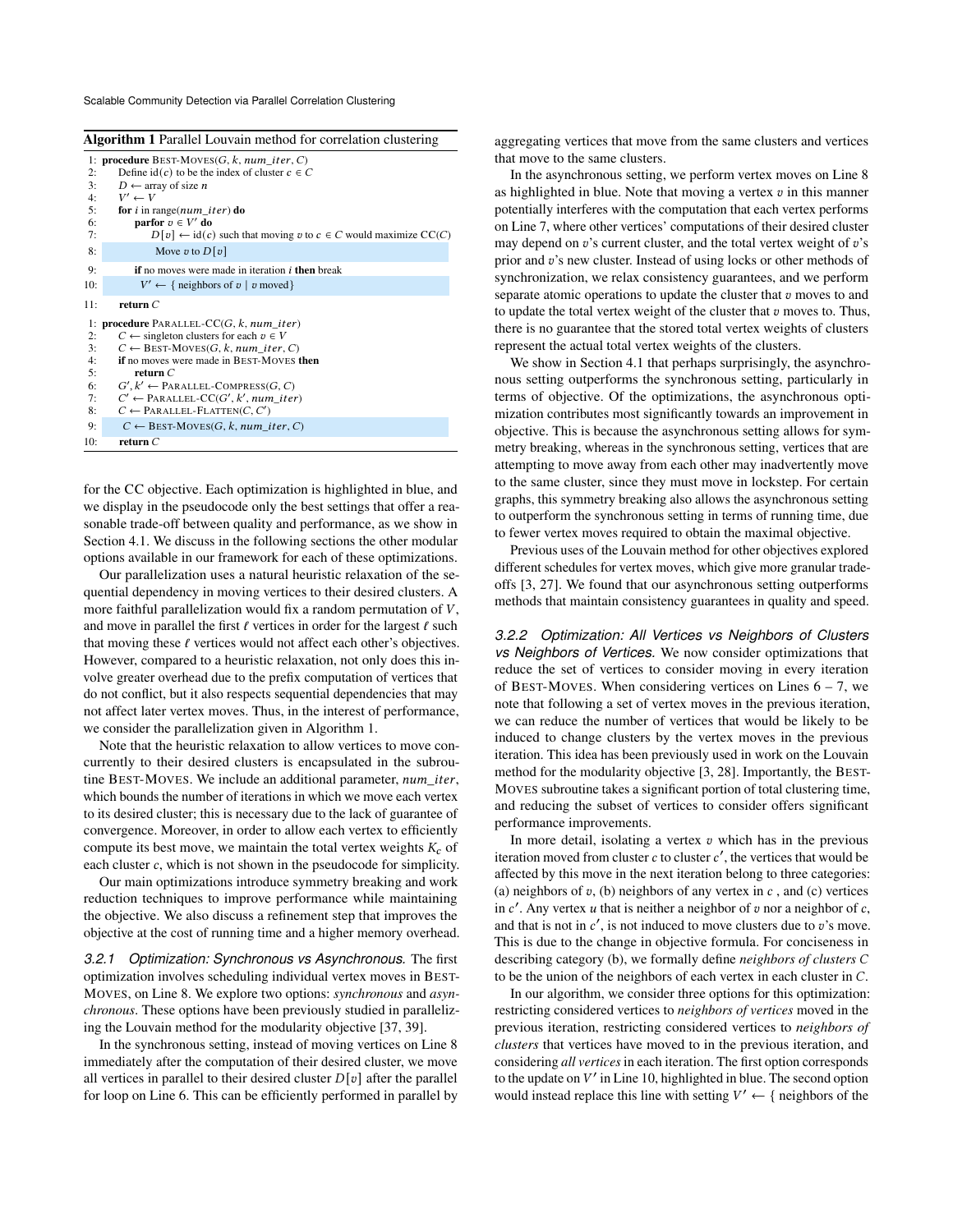current cluster  $C[i]$  |  $v$  moved from cluster  $C[i]$  to cluster  $c$ }, and the final option would set  $V' \leftarrow V$ .

We show in Section [4.1](#page-4-0) that restricting  $V'$  to the set of neighbors of vertices that have moved in the previous iteration outperforms both other options while maintaining comparable objective. This is because the vertices that are most affected by moving vertices in terms of objective are neighbors of the moving vertices, and thus most of the objective obtained is from considering these neighbors. While there may be contrived scenarios in which more objective is affected due to non-neighbors of moving vertices with sufficiently large edge weights  $<sup>1</sup>$  $<sup>1</sup>$  $<sup>1</sup>$ , we do not see these scenarios in practice, and</sup> considering a smaller subset of vertices in each iteration allows for less total work to be performed, since we save on the cost of computing best moves for other vertices. The performance improvements outweigh the marginal loss in objective from these cases.

*3.2.3 Optimization: Multi-level Refinement.* Finally, we consider a popular multi-level refinement optimization [\[35,](#page-8-30) [39\]](#page-8-11). Note that the first phase of our parallel algorithm and the classic Louvain method involves what can be viewed as successive coarsening steps, in which we perform best vertex moves and compress the resulting clustering into a coarsened graph; vertices in the coarsened graph correspond to clusters, or sets of vertices, in the original graph. For instance, each vertex  $v$  in the original graph is clustered into a cluster  $C$ , which corresponds to the vertex  $v'$  in the coarsened graph. We then recurse on the coarsened graph. Following the recursion, we receive a clustering on the coarsened graph, which we must translate to a clustering on the original graph. Importantly, each vertex  $v'$  in the coarsened graph now belongs to a cluster  $C'$  in the coarsened graph, and we must now assign the cluster of the original vertex  $v$ . We use a flattening procedure for this, where we simply assign each vertex  $v$  in the original graph to the corresponding cluster  $C'$ .

However, note that  $v$  did not have an opportunity to move clusters individually in successive recursive steps, and importantly, because there is no guarantee of convergence, clusters may not reach a steady state prior to compressing the graph.  $v$  may have ended up in a suboptimal cluster  $C$  when the coarsening was performed and would have been unable to change clusters after the coarsening. Now, given its new cluster ′ , may desire to change clusters. The *multi-level refinement* optimization allows for  $v$  to move by performing a refinement step after each flattening step, as we traverse back up the recursive hierarchy. We simply perform a further iteration of BEST-MOVES on each individual vertex  $v$ , prior to returning the clustering.

This refinement optimization is shown on Line [9,](#page-2-0) highlighted in blue. Omitting this line removes the optimization. The optimization increases the space usage and the amount of time required for our implementation, since it requires each compressed graph to be maintained throughout and since it adds an additional subroutine, but it non-trivially improves quality, as we show in Section [4.1.](#page-4-0) This is precisely due to the lack of guarantee of convergence in Algorithm [1,](#page-2-0) where vertices may be coarsened non-optimally. The refinement step allows for these vertices to move to better clusters as we traverse back up the recursive hierarchy, resulting in better overall quality.

<span id="page-3-0"></span><sup>1</sup>For instance, given a large enough star graph where each leaf has a small enough positive edge weight to the center, following the first set of moves in which every leaf clusters with the center.

*3.2.4 Other Optimizations.* We discuss in the appendix other practical optimizations that we use, including our efficient parallelization of the subroutines SEQUENTIAL-COMPRESS and SEQUENTIAL-FLATTEN.

# 4 EXPERIMENTS

In this section, we present a comprehensive evaluation of our algorithms, demonstrating significant speedups over state-of-the-art implementations and high-quality clusters compared to ground truth.

We show that optimizations that address symmetry breaking and work reduction result in an overall faster implementation while maintaining objective, and additional refinement steps improve the objective at the cost of performance and memory usage. We also demonstrate significant speedups over state-of-the-art implementations due to our theoretically efficient parallelization of key subroutines, while obtaining high quality compared to ground truth.

Environment. We run most experiments on a c2-standard-60 Google Cloud instance, with 30 cores (with two-way hyper-threading), 3.8GHz Intel Xeon Scalable processors, and 240 GiB main memory. For experiments on large graphs we use a m1-megamem-96 Google Cloud instance, with 48 cores (with two-way hyper-threading), 2.7GHz Intel Xeon Scalable processors, and 1434 GiB main memory. We compile our programs with  $g++$  (version 7.3.1) and the  $-03$  flag, and we use an efficient work-stealing scheduler, which, as shown in [\[5\]](#page-8-31), provides on average a 1.43x speedup over Intel's Parallel STL library. We also terminate any experiment that takes over 7 hours.

Graph Inputs. We test our implementations on real-world undirected graphs from the Stanford Network Analysis Project (SNAP) [\[26\]](#page-8-32), namely com-dblp, com-amazon, com-livejournal, com-orkut, and com-friendster. We also use twitter, a symmetrized version of the Twitter graph representing follower-following relationships [\[25\]](#page-8-33). Details of these graphs are shown in the appendix. To show the clustering quality of our implementations, we compare with the top 5000 ground-truth communities given by SNAP. These communities may overlap, so to compute average precision and recall, for each ground-truth community  $c$ , we match  $c$  to the cluster  $c'$  with the largest intersection to  $c<sup>2</sup>$  $c<sup>2</sup>$  $c<sup>2</sup>$ . This matches the methodology used by Tsourakakis et al. in evaluating TECTONIC [\[42\]](#page-8-13).

We also use an approximate  $k$ -NN algorithm [\[20\]](#page-8-34) to construct weighted graphs from pointset data, from the UCI Machine Learning repository [\[11\]](#page-8-35). We defer a discussion of our weighted graph data to the appendix. Additionally, we demonstrate scalability using synthetic graphs generated by the standard rMAT graph generator [\[7\]](#page-8-36), with  $a = 0.5$ ,  $b = c = 0.1$ , and  $d = 0.3$ .

All experiments are run on the c2-standard-60 instances, except for experiments on the twitter and friendster graphs, which are run on the m1-megamem-96 instances due to the higher memory requirement, particularly when using multi-level refinement.

Implementations. We test the Louvain-based implementations of our sequential and parallel correlation clustering algorithms (SEQ-CC and PAR-CC respectively). We also redefine vertex weights and  $\lambda$  as discussed in Section [2](#page-1-1) to obtain modularity clustering implementations (SEQ-MOD and PAR-MOD). For our parallel implementations, we use  $num\_iter = 10$  unless otherwise specified.

<span id="page-3-1"></span><sup>&</sup>lt;sup>2</sup> Any given cluster  $c'$  may be matched to multiple or no ground-truth communities  $c$ .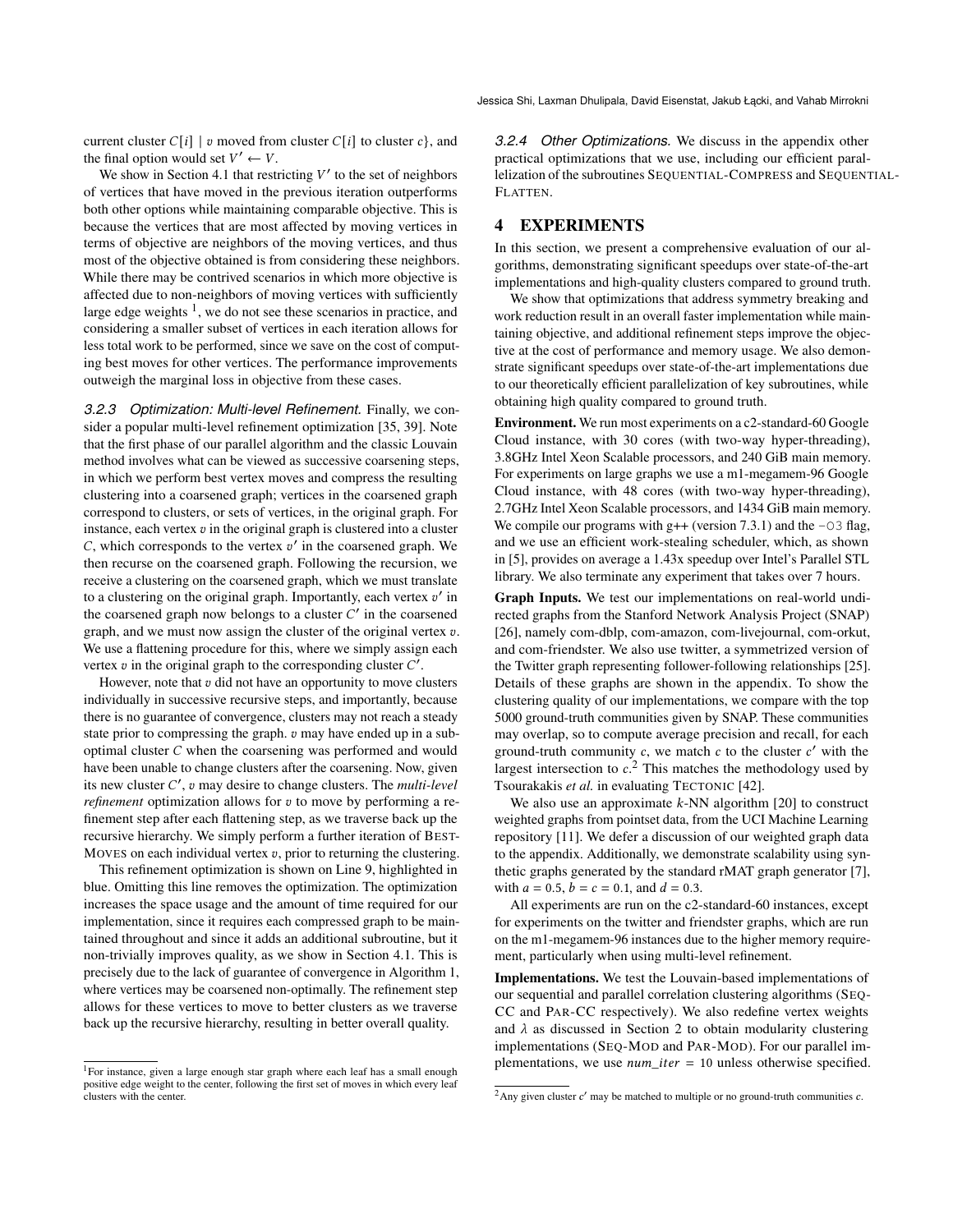<span id="page-4-3"></span>

Figure 2: Multiplicative slowdown in average time of each optimization. Also shown is the slowdown for no optimizations (base) over every optimization. Running times were obtained for PAR-CC and PAR-MOD on the graphs amazon, orkut, twitter, and friendster, with  $\lambda = 0.01, 0.85$ .

For our sequential implementations, we use the superscript CON if we run to convergence (without restricting the number of iterations), and we use no superscript if we use *num iter*  $= 10$ . We run each experiment 10 times and report the average time and objective.<sup>[3](#page-4-1)</sup>

We compare to two correlation clustering implementations, namely the parallel C4 and CLUSTERWILD! by Pan *et al.* [\[29\]](#page-8-16) (based on the sequential correlation clustering algorithm KWIKCLUSTER [\[2\]](#page-8-37)), and the sequential Louvain-based implementation in the correlation clustering framework LAMBDACC, by Veldt *et al.* [\[43\]](#page-8-5).

We note that there is a rich body of work on pivot-based correlation clustering algorithms, both parallel and sequential, including prior work by Chierichetti *et al.* [\[8\]](#page-8-17) and by García-Soriano *et al.* [\[15\]](#page-8-18). These works are based on KWIKCLUSTER (also known as PIVOT), and offer faster performance with matching or worse approximation guarantees. However, in our comparison to C4, which parallelizes KWIKCLUSTER and which matches KWIKCLUSTER's approximation guarantee, we note that while C4 is much faster than PAR-CC, the quality is poor compared to PAR-CC in terms of both the CC objective and comparison to ground-truth communities, resulting in clusters of vertices with proportionally lower similarities to each other. Thus, we omit pivot-based work that offer the same or worse quality guarantees compared to C4.

We also compare to two state-of-the-art community detection algorithms which are based on triangle counts: the sequential TEC-TONIC by Tsourakakis *et al.* [\[42\]](#page-8-13), and the shared-memory parallel SCD, by Prat-Pérez *et al.* [\[30\]](#page-8-14). Both algorithms were shown to deliver superior quality to multiple similarly scalable baseline methods. In the special case of modularity, we compare to the parallel Louvianbased modularity clustering implementation in the NetworKit toolkit (NETWORKIT), by Staudt and Meyerhenke [\[39\]](#page-8-11).

<span id="page-4-4"></span>

Figure 3: CC objective for PAR-CC on a symmetric log scale<sup>[4](#page-4-2)</sup>(top) and multiplicative increase in the modularity for PAR-MOD over no optimizations (bottom), of each optimization and every optimization. Objectives were obtained on amazon, orkut, twitter, and friendster, with  $\lambda = 0.01, 0.85$ .

# <span id="page-4-0"></span>4.1 Tuning Optimizations

We evaluated the effectiveness of the different optimizations discussed in Section [3.2,](#page-1-2) namely, considering *synchronous* versus *asynchronous* vertex moves, considering *all vertices* versus *neighbors of clusters* that vertices have moved to versus *neighbors of vertices* that have moved as the vertex subset  $V'$  to iterate over, and considering *multi-level refinement* versus *no refinement*. We establish here that the optimizations that offer reasonable trade-offs between speed and quality are asynchronous vertex moves, considering neighbors of vertices that have moved as  $V'$ , and using multi-level refinement.

We tuned these optimizations on the graphs amazon, orkut, twitter, and friendster, with  $\lambda = 0.01, 0.85$ . Note that lower resolutions produce a clustering with fewer clusters, and higher resolutions produce a clustering with more clusters; these resolutions effectively model both scenarios, where differences in the number of clusters produced may affect performance. We fix the synchronous, all vertex moves, and no refinement options, and give running times and objectives considering turning on a single optimization at a time; these are the natural settings that do not optimize the basic sequential Louvain method. Considering both PAR-CC and PAR-MOD, Figure [2](#page-4-3) shows the multiplicative slowdowns of synchronous over asynchronous, all vertices over neighbors of clusters, all vertices over neighbors of vertices, multi-level refinement over no refinement (note that multi-level refinement causes slowdowns, but improves quality over the basic no refinement option), and no optimizations over every optimization. Figure [3](#page-4-4) shows the objectives for these optimizations.

We see speedups of up to 2.50x, with a median of 1.21x, using the asynchronous over the synchronous setting across PAR-CC and PAR-MOD. For PAR-CC, the synchronous setting often produces negative objective, whereas in the asynchronous setting, the objective is always positive, and we see a 1.29–156.01% increase in objective. The objective in the synchronous setting is negative likely due to the phenomenon shown in Figure [1,](#page-1-0) which is more likely to appear for large resolutions due to the objective computation. This phenomenon has additionally been discussed in prior work in relation to the

<span id="page-4-1"></span><sup>3</sup>The average objective is non-deterministic when using the asynchronous setting from Section [3.2.1.](#page-2-1)

<span id="page-4-2"></span><sup>&</sup>lt;sup>4</sup>We take the symmetric log of x to be sign(x) · log |x|. We use a symmetric log scale to more accurately depict the CC objectives, because the objectives are very large positive and negative numbers.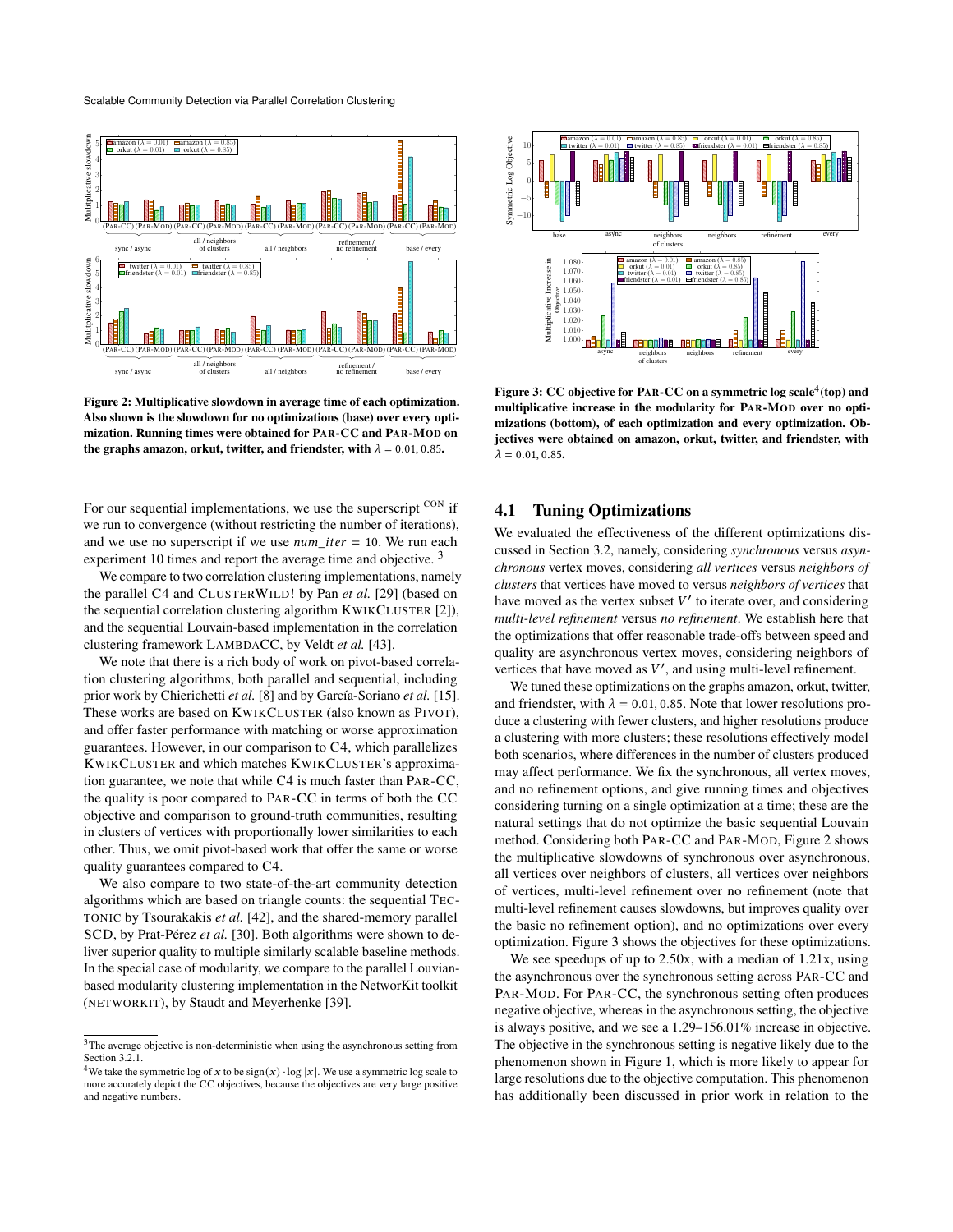modularity objective [\[32,](#page-8-38) [39\]](#page-8-11). For PAR-MOD, we see a 0.0015 – 5.84% increase in modularity using the asynchronous setting over the synchronous setting. The synchronous setting often leads to very poor objectives due to a lack of symmetry breaking, compared to the asynchronous setting where there is inherent randomness.

The asynchronous setting is also often faster than the synchronous setting, because due to the symmetry breaking, fewer vertices end up making moves that decrease the objective. For PAR-MOD on orkut and twitter, the asynchronous setting is not faster than the synchronous setting, but the increase in modularity using the asynchronous setting is more significant, compared to that obtained on other graphs. Up to 1.43x more time is spent computing best moves in the asynchronous setting compared to the synchronous setting, due to an increased number of vertex moves required to obtain the higher objective. Overall, considering tradeoffs between objective and speed, the best setting in general is the asynchronous setting.

We see up to a 1.98x speedup, with a median of 1.03x, considering neighbors of vertices compared to all vertices as the subset  $V'$ , and we see up to a 1.32x speedup, with a median of 1.01x, considering neighbors of clusters compared to all vertices. Moreover, the objectives obtained in all settings are comparable. This is because neighbors of previously moved vertices, and by extension neighbors of clusters of previously moved vertices, are most significantly affected in terms of objective by previously moved vertices, based on the change in objective formula. In the cases where the speedup is minimal, vertices in these classes represent a larger proportion of all vertices, which we show in the appendix; however, due to the cases with more significant speedups, the best setting in general is considering neighbors of vertices as the subset  $V'$ .

Finally, we see slowdowns of up to 2.29x, with a median of 1.67x, using multi-level refinement, compared to using no refinement. However, using multi-level refinement, we see 1.12 – 36.92% increase in the CC objective, and up to a 6.41% increase in modularity. Refinement improves objective because it allows vertices to move to better clusters following the compression steps, increasing the objective in situations where compression was not optimal. The increase in time is due to the added work in refinement, and in general, the best setting is to use refinement. Note that these results mirror prior work applying multi-level refinement for the modularity objective [\[35,](#page-8-30) [39\]](#page-8-11). For the modularity objective using small resolutions, the increase in objective is minimal; this is because in these cases, the objective obtained without using refinement is already very high (on average 0.99, where the maximum is 1.00).

In the remaining experiments, we fix the asynchronous setting, using neighbors of vertices, and using multi-level refinement, as the overall optimal settings, although we note that for small resolutions, multi-level refinement often offers little increase in objective considering the increase in running time. Overall, using all optimizations, we see up to a 5.85x speedup in running time and up to a 156.01% increase in objective. For PAR-MOD, there are scenarios with up to a 2.20x slowdown in running time due to contention in the asynchronous setting compared to the synchronous setting, but in these cases, we see significant increases in modularity, of 2.93% – 8.09%.

<span id="page-5-0"></span>

Figure 4: Speedup of PAR-CC over SEQ-CC (left) and of PAR-MOD over SEQ-MOD (right), on amazon, dblp, livejournal, orkut, twitter, and friendster, for varying resolutions. SEQ-CC timed out on twitter for  $\lambda = 0.01$ , 0.1, and 0.25, and on friendster for  $\lambda < 0.75$ .

<span id="page-5-1"></span>

Figure 5: Multiplicative increase in the number of rounds until convergence or until the default number of iterations is reached, of PAR-CC over SEQ-CC (left) and of PAR-MOD over SEQ-MOD (right), on amazon, dblp, livejournal, orkut, twitter, and friendster, for varying resolutions. SEQ-CC timed out on twitter for  $\lambda = 0.01, 0.1$ , and 0.25, and on friendster for  $\lambda < 0.75$ .

#### 4.2 Speedups and Scalability

Speedups. We first note that there exist no prior scalable correlation clustering baselines that offer high quality in terms of objective. The existing implementations are the parallel C4 and CLUSTERWILD! [\[29\]](#page-8-16), which are based on a maximal independent set algorithm, and the sequential Louvain-based method in LAMBDACC [\[43\]](#page-8-5). Our implementations significantly outperform these baselines, and we present a detailed comparison in the appendix. Notably, C4 and CLUSTERWILD! offer significant speedups of up to 428.64x over PAR-CC, but achieve poor and often negative objective, with a decrease in the objective of 273.35 – 433.31% over PAR-CC. C4 and CLUSTERWILD! also achieve poor precision and recall compared to ground truth communities, with precision between 0.44 – 0.65 and corresponding recall between 0.10 – 0.15. In comparison, on the same graphs, PAR-CC achieves recall between 0.61 – 0.98 for precision greater than 0.50. Furthermore, LAMBDACC is a MAT-LAB implementation that uses an adjacency matrix to represent the graph, and cannot scale to graphs of more than hundreds of vertices. Thus, we demonstrate the speedups of our parallel implementations primarily against our own sequential implementations, which include the applicable optimizations discussed in Section [4.1,](#page-4-0) namely considering only neighbors of vertices when computing best local moves, and multi-level refinement.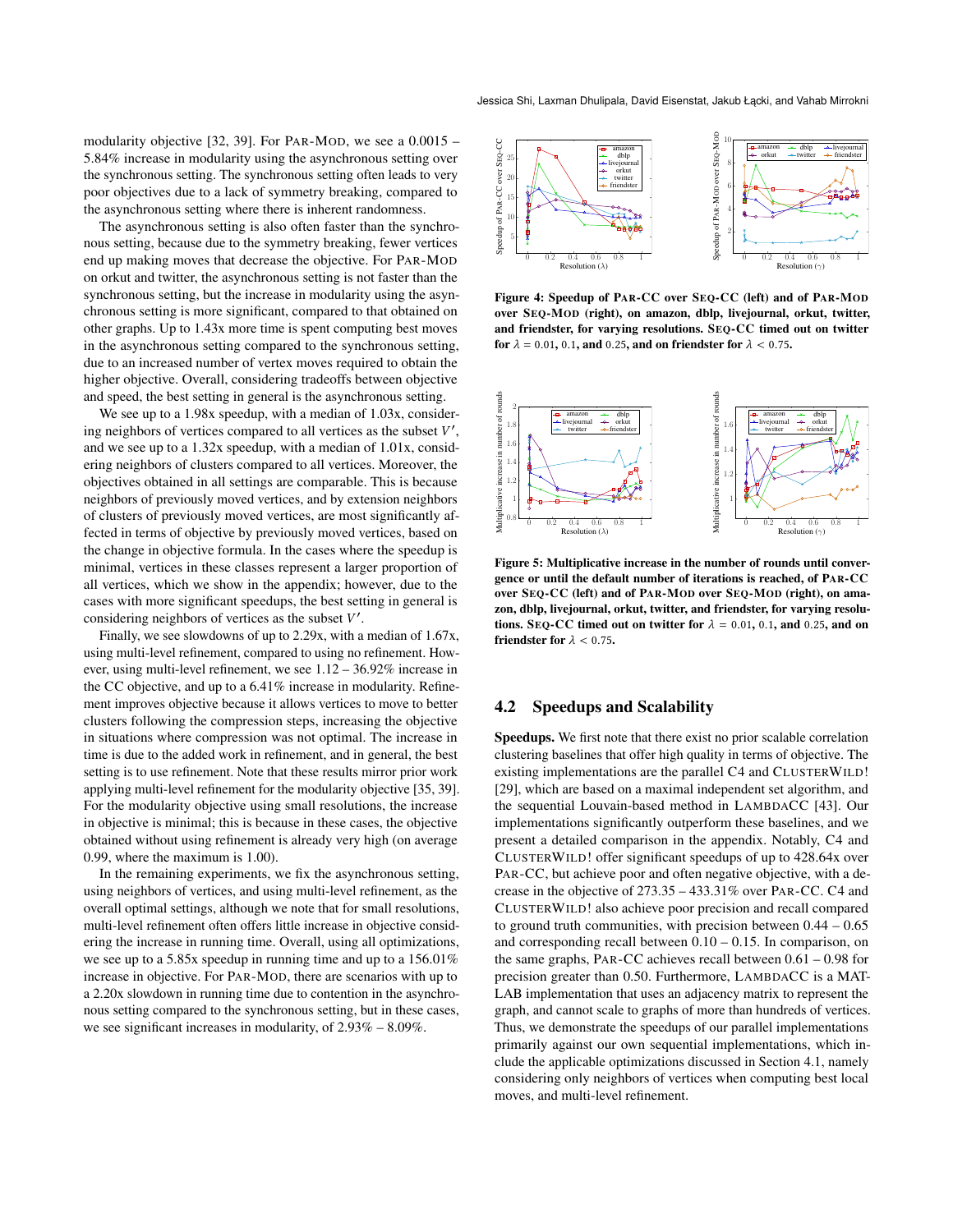<span id="page-6-0"></span>

Figure 6: Scalability of PAR-CC over rMAT graphs of varying sizes.

<span id="page-6-1"></span>

Figure 7: Scalability of PAR-CC over different numbers of threads, on amazon, orkut, twitter, and friendster, with  $\lambda = 0.01, 0.85$ . 30h and 48h indicate 30 and 48 cores respectively, with two-way hyper-threading.

<span id="page-6-2"></span>

Figure 8: Multiplicative memory overhead, over the size of the input graph, of PAR-CC and PAR-MOD, on amazon, orkut, twitter, and friendster, with  $\lambda = 0.01, 0.85$ . The labels below denote the size of the input graph.

Figure [4](#page-5-0) shows the speedup of PAR-CC and PAR-MOD over SEQ-CC and SEQ-MOD respectively. We also compared to SEQ- $CC^{CON}$  and  $Seq-MOD^{CON}$ ; we note that running to convergence generally increases the running time while improving the objective, although the improvements are not always significant. However, as we show later in Section [4.3,](#page-7-1) the average precision-recall of SEQ-CC is significantly worse than that of SEQ-CCCON, while our PAR-CC matches the average precision-recall of SEQ-CCCON.

On the graphs amazon, dblp, livejournal, and orkut, and over varying resolutions, we see 3.19–27.38x speedups of PAR-CC over SEQ-CC, and 12.55-110.25x speedups of PAR-CC over SEQ-CCCON. Our parallel implementations also achieve between 0.98–1.08x the CC objective of our serial implementations, demonstrating high performance while maintaining the CC objective. For PAR-MOD, we see between 3.18–7.76x speedups over SEQ-MOD, and 2.64– 7.89x speedups over SEQ-MODCON, while achieving 1.00–1.06x the modularity of the serial implementations.

On the large graphs twitter and friendster, and over varying resolutions, we see 4.57–17.87x speedups of our PAR-CC over SEQ-CC, and up to 7.74x speedups of PAR-MOD over SEQ-MOD. We achieve

between 0.95–1.00x the CC objective of SEQ-CC, and between 0.96–1.02x the modularity of SEQ-MOD. SEQ-CC timed out on twitter for  $\lambda = 0.01, 0.1,$  and 0.25, and on friendster for  $\lambda < 0.75$ . We observe lower speedups using PAR-MOD on twitter, which we discuss in the appendix.

Figure [5](#page-5-1) shows the multiplicative increase in the total number of iterations required for PAR-CC and PAR-MOD over SEQ-CC and SEQ-MOD, which approximately displays the inverse of the behavior seen in the speedups shown in Figure [4](#page-5-0) across different resolutions. We see greater speedups for resolutions where the number of iterations required in our parallel implementations match or are lower than the number of iterations required in our serial implementations. Whenever a greater number of iterations is required in parallel compared to serial, we observed lower speedups, simply due to the increased amount of work carried out by the parallel version.

Scalability. Figure [6](#page-6-0) demonstrates the scalability of PAR-CC over rMAT graphs of varying sizes, with very sparse graphs  $(m = 5n)$ , sparse graphs ( $m = 50n$ ), dense graphs ( $m = n^{1.5}$ ), and very dense graphs  $(m = n^2)$ . We also show similar results for PAR-MOD in the appendix. We see that for both of our algorithms and across different resolutions ( $\lambda = 0.01, 0.85$ ), the running times of our algorithms scale nearly linearly with the number of edges. Figure [7](#page-6-1) shows the speedups of PAR-CC on amazon, orkut, twitter, and friendster, over different numbers of threads. We also show the speedups of PAR-MOD on the same graphs is given in the appendix. Overall, we see good parallel scalability, with 5.59–14.97x self-relative speedups on PAR-CC, and 1.89–14.51x self-relative speedups on PAR-MOD. Note that using fewer threads for PAR-CC times out on friendster for  $\lambda = 0.01$ , and we again see lower speedups for PAR-MOD on twitter, where there is increased contention in using atomic compareand-swaps due to the very few clusters produced relative to the size of the graph. Excluding twitter, we see 5.29–14.51x self-relative speedups on PAR-MOD.

Memory Usage. Figure [8](#page-6-2) shows the memory usage of PAR-CC and PAR-MOD on amazon, orkut, twitter, and friendster.<sup>[5](#page-6-3)</sup> Theoretically, our memory usage is linear in the size of the input graph. We incur more memory when using multi-level refinement, particularly if more coarsening rounds are required. This is because with refinement, we store the intermediate coarsened graph from each recursive step, whereas without refinement, we discard these graphs. For instance, we see that for PAR-CC on friendster with  $\lambda = 0.01$ , four coarsening rounds are used, compared to  $\lambda = 0.85$ , where only one coarsening round is used, hence the difference in memory overhead. Overall, using refinement, we incur a 1.40–23.68x memory overhead over the size of the input graph, whereas without refinement, we incur a 1.25–3.24x overhead.

Comparisons to Other Implementations. In the special case of modularity, we compare against the highly optimized parallel modularity clustering implementation NETWORKIT [\[39\]](#page-8-11). NETWORKIT, like PAR-MOD, implements an asynchronous version of Louvainbased modularity clustering. We discuss in the appendix the speedups of PAR-MOD over NETWORKIT. We see up to 3.50x speedups (1.89x on average), primarily due to our optimization of the graph compression step, which we discuss below. We also obtain between

<span id="page-6-3"></span> $5$ The size of the input graph provided in Figure [8](#page-6-2) is the total size in CSR format [\[36\]](#page-8-39), which uses approximately 8 bytes per undirected edge.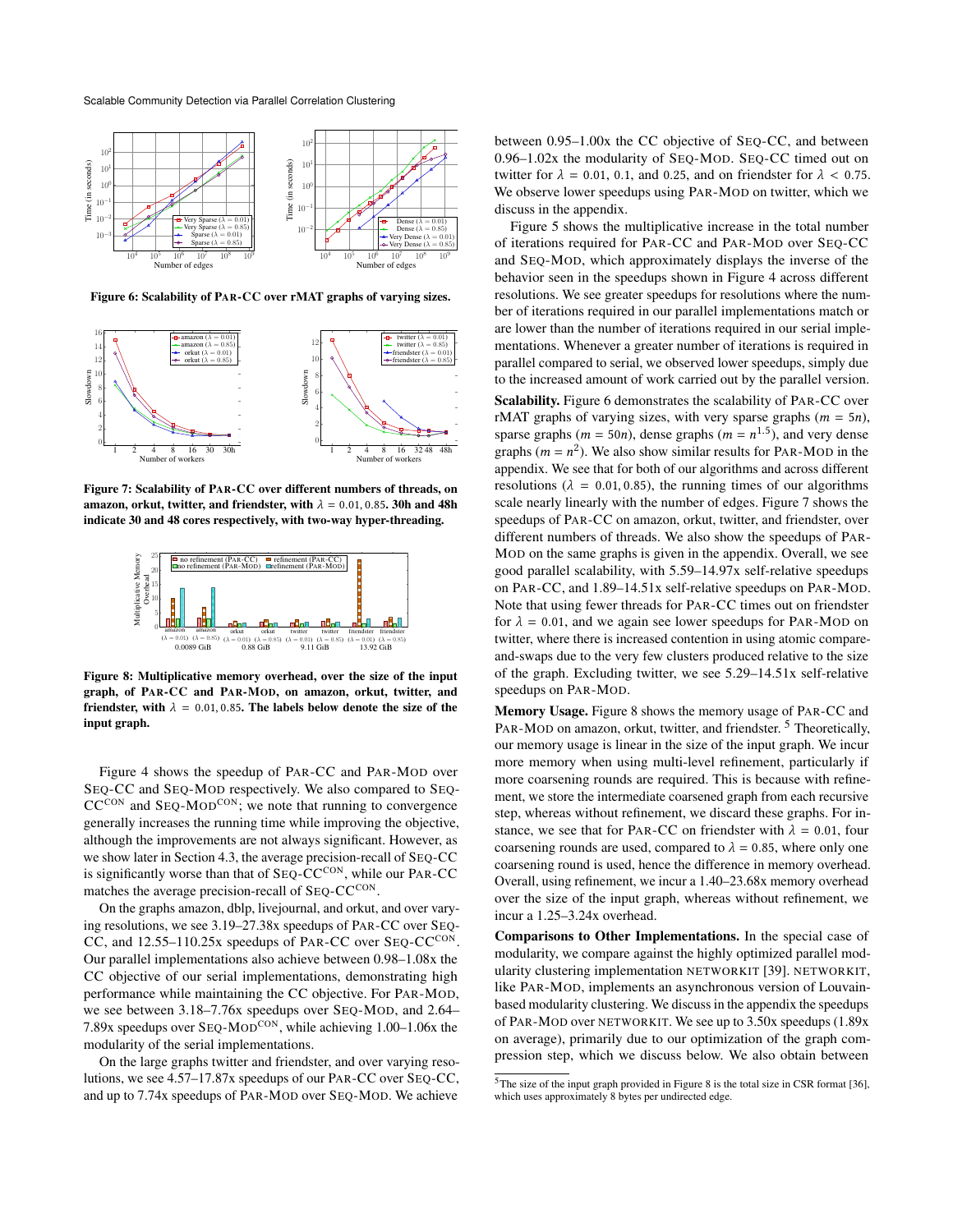Jessica Shi, Laxman Dhulipala, David Eisenstat, Jakub Łącki, and Vahab Mirrokni

<span id="page-7-2"></span>

Figure 9: Average precision and recall compared to ground truth communities on amazon (left) and orkut (right) of the clusters obtained from PAR-CC and PAR-MOD, compared to SEQ-CC and SEQ-MOD, using varying resolutions.

<span id="page-7-3"></span>

Figure 10: Average precision and recall compared to ground truth communities on amazon and dblp (left), and on livejournal and orkut (right), of the clusters obtained from PAR-CC using varying resolutions, and from TECTONIC using varying  $\theta$ .

0.99 – 1.00x the modularity given by NETWORKIT's implementation, where some variance appears due to the asynchronous nature of both implementations.

Our speedups over NETWORKIT are primarily because NETWORKIT does not efficiently parallelize the graph compression step between rounds of best vertex moves. Our implementations use a workefficient algorithm to parallelize this step, where intra-cluster edges are aggregated in polylogarithmic depth with an efficient parallel sort, whereas no such guarantee is made in NETWORKIT.

Additionally, we compare to the sequential TECTONIC implementation [\[42\]](#page-8-13), which clusters based on the idea of triangle conductance and provides good average precision-recall compared to ground truth communities on SNAP graphs. Like PAR-CC, TECTONIC uses a parameter  $\theta$  that can be set to achieve a range of clusters with varying average precision and recall. We discuss in more detail in Section [4.3](#page-7-1) the comparison between the quality of PAR-CC's and TECTONIC's clusters, but for outputs where PAR-CC either outperforms or matches TECTONIC in terms of average precision and recall considering  $\lambda \in \{0.01x \mid x \in [1, 99]\}$  and  $\theta \in \{0.01x \mid x \in [1, 299]\}$ respectively, we see between 2.48–67.62x speedup of PAR-CC over TECTONIC on the graphs amazon, dblp, livejournal, and orkut. Notably, PAR-CC significantly outperforms TECTONIC on large graphs, with between 34.22–67.62x speedups on orkut.

Finally, we compare to SCD [\[30\]](#page-8-14), a parallel triangle-based community detection implementation. PAR-CC gives up to 2.89x speedups over SCD for resolutions that give comparable or better quality than SCD, in terms of average precision and recall. We discuss further details in the appendix.

# <span id="page-7-1"></span>4.3 Quality Compared to Ground Truth

Figure [9](#page-7-2) shows the average precision-recall curves obtained by PAR-CC and PAR-MOD, varying resolutions, compared to the top 5000 ground truth communities on amazon and orkut. For PAR-CC, we set  $\lambda \in \{0.01x \mid x \in [1, 99]\}$ , and for PAR-MOD, we set  $\gamma \in \{0.02 \cdot \mathcal{O}\}$  $(1.2)^{x}$  |  $x \in [1, 99]$ . We compare these curves to those obtained by SEQ-CC and SEQ-MOD, running with both the same number of iterations ( $num\_iter = 10$ ) as the parallel implementations, and to convergence. Note that we only show SEQ-MOD<sup>CON</sup>, because the version limiting the number of iterations displays precisely the same average precision-recall curve as the version running to convergence.

Overall, the average precision-recall obtained by PAR-CC and PAR-MOD match those obtained by their sequential counterparts for both amazon and orkut. Note that if we do not run SEQ-CC to convergence, we obtain relatively poor precision-recall compared to PAR-CC, suggesting that more progress is made in fewer iterations in our parallel implementation. This is likely inherent in the behavior in the asynchronous setting of our implementations, where the consistency guarantees are relaxed in a way such that vertices can more easily move better clusters. Overall, PAR-CC offers a better precision-recall trade-off compared to PAR-MOD, which shows the benefits of using the CC objective. We also show in the appendix the same behavior on dblp and livejournal.

Figure [10](#page-7-3) shows the average precision-recall curves for TEC-TONIC [\[42\]](#page-8-13), considering  $\theta \in \{0.01x \mid x \in [1, 299]\}$ , which we compare to PAR-CC on amazon, dblp, livejournal, and orkut. We see that TECTONIC achieves similar precision-recall trade-offs on amazon, but PAR-CC obtains much better precision-recall on dblp, livejournal, and orkut. Notably, TECTONIC degrades significantly on the larger graphs livejournal and orkut compared to PAR-CC.

We also conducted quality experiments on weighted graphs, but we defer the details to the appendix.

# 5 CONCLUSION

We have designed and evaluated a comprehensive and scalable parallel clustering framework, which captures both correlation and modularity clustering. Our framework offers settings with trade-offs between performance and quality. We obtained significant speedups over existing state-of-the-art implementations that scale to large datasets of up to billions of edges. Moreover, we showed that optimizing for correlation clustering objective results in higher-quality clusters with respect to ground truth data, compared to other methods used in highly-scalable clustering implementations. This shows the significance of the correlation clustering objective for community detection. Finally, we proved the P-completeness of the Louvain-like algorithms for parallel modularity and correlation clustering.

# ACKNOWLEDGMENTS

This research was supported by NSF Graduate Research Fellowship #1122374. We thank Christian Sohler for insightful discussions on evaluating clustering quality.

#### REFERENCES

<span id="page-7-0"></span>[1] Charu C. Aggarwal and Haixun Wang. 2010. *A Survey of Clustering Algorithms for Graph Data*. Springer US, Boston, MA, 275–301.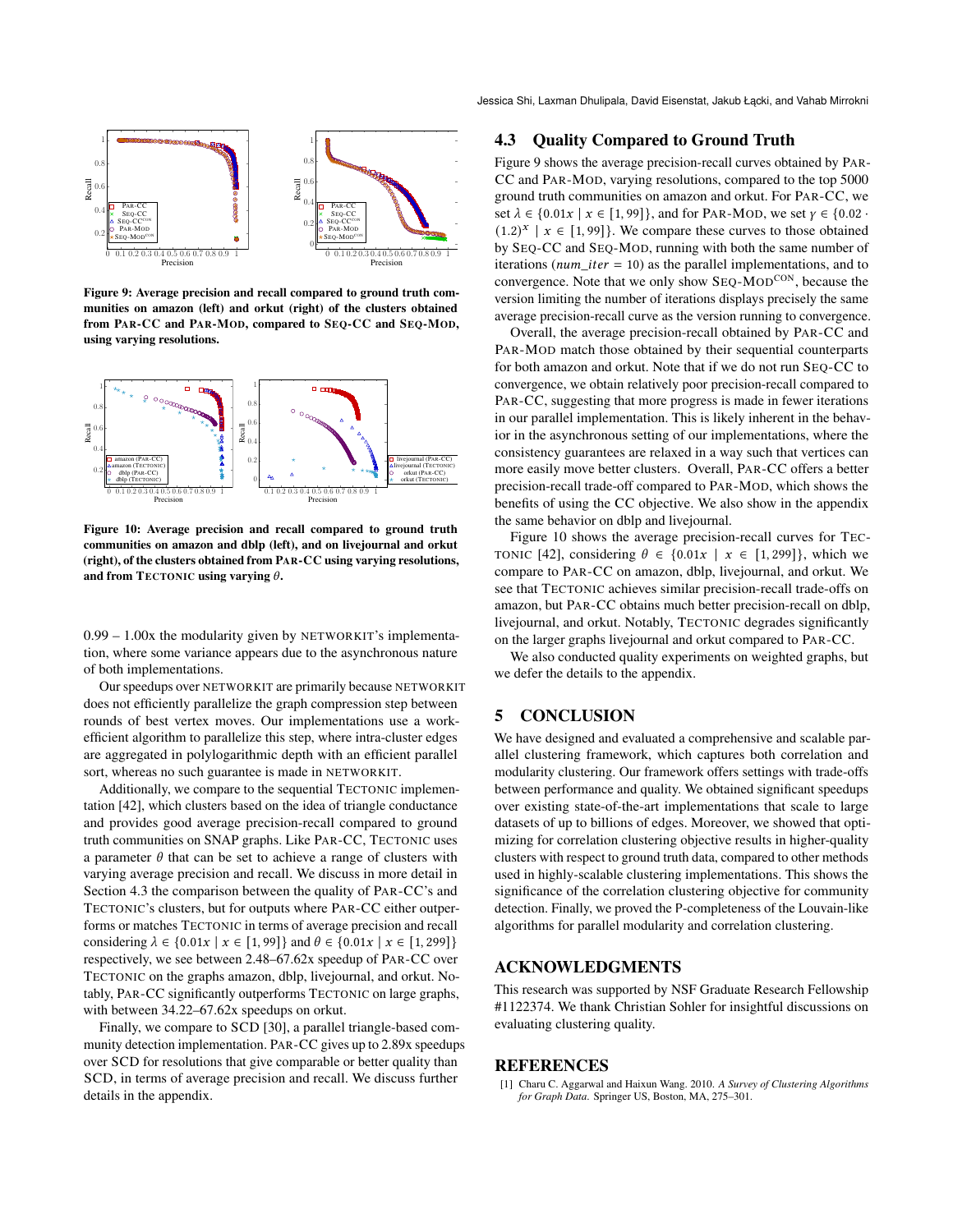#### Scalable Community Detection via Parallel Correlation Clustering

- <span id="page-8-37"></span>[2] Nir Ailon, Moses Charikar, and Alantha Newman. 2008. Aggregating Inconsistent Information: Ranking and Clustering. *J. ACM* 55, 5, Article 23 (Nov. 2008), 27 pages.
- <span id="page-8-28"></span>[3] Seung-Hee Bae, Daniel Halperin, Jevin D. West, Martin Rosvall, and Bill Howe. 2017. Scalable and Efficient Flow-Based Community Detection for Large-Scale Graph Analysis. *ACM Trans. Knowl. Discov. Data* 11, 3, Article 32 (March 2017), 30 pages.
- <span id="page-8-7"></span>[4] Nikhil Bansal, Avrim Blum, and Shuchi Chawla. 2004. Correlation Clustering. *Mach. Learn.* 56, 1–3 (June 2004), 89–113.
- <span id="page-8-31"></span>[5] Guy E. Blelloch, Daniel Anderson, and Laxman Dhulipala. 2020. ParlayLib - A Toolkit for Parallel Algorithms on Shared-Memory Multicore Machines. In *ACM Symposium on Parallelism in Algorithms and Architectures* (Virtual Event, USA) *(SPAA)*. Association for Computing Machinery, New York, NY, USA, 507–509.
- <span id="page-8-9"></span>[6] Vincent D Blondel, Jean-Loup Guillaume, Renaud Lambiotte, and Etienne Lefebvre. 2008. Fast Unfolding of Communities in Large Networks. *J. Stat. Mech. Theory Exp.* 2008, 10 (Oct. 2008), P10008.
- <span id="page-8-36"></span>[7] Deepayan Chakrabarti, Yiping Zhan, and Christos Faloutsos. 2004. R-MAT: A Recursive Model for Graph Mining. In *SIAM International Conference on Data Mining (SDM)*. 442–446.
- <span id="page-8-17"></span>[8] Flavio Chierichetti, Nilesh Dalvi, and Ravi Kumar. 2014. Correlation Clustering in MapReduce. In *ACM SIGKDD International Conference on Knowledge Discovery and Data Mining* (New York, New York, USA) *(KDD)*. Association for Computing Machinery, New York, NY, USA, 641–650.
- <span id="page-8-40"></span>[9] Laxman Dhulipala, Jessica Shi, Tom Tseng, Guy E. Blelloch, and Julian Shun. 2020. The Graph Based Benchmark Suite (GBBS). In *Joint Workshop on Graph Data Management Experiences & Systems (GRADES) and Network Data Analytics (NDA)*. ACM, 11:1–11:8.
- <span id="page-8-8"></span>[10] T. N. Dinh, X. Li, and M. T. Thai. 2015. Network Clustering via Maximizing Modularity: Approximation Algorithms and Theoretical Limits. In *IEEE International Conference on Data Mining (ICDM)*. 101–110.
- <span id="page-8-35"></span>[11] Dheeru Dua and Casey Graff. 2017. UCI Machine Learning Repository. [http:](http://archive.ics.uci.edu/ml) [//archive.ics.uci.edu/ml](http://archive.ics.uci.edu/ml)
- <span id="page-8-15"></span>[12] Micha Elsner and Warren Schudy. 2009. Bounding and Comparing Methods for Correlation Clustering Beyond ILP. In *Workshop on Integer Linear Programming for Natural Langauge Processing*. 19–27.
- <span id="page-8-19"></span>[13] Mahmood Fazlali, Ehsan Moradi, and Hadi Tabatabaee Malazi. 2017. Adaptive Parallel Louvain Community Detection on a Multicore Platform. *Microprocessors and Microsystems: Embedded Hardware Design (MICPRO)* 54 (2017), 26 – 34.
- <span id="page-8-20"></span>[14] Alexandre Fender, Nahid Emad, Serge Petiton, and Maxim Naumov. 2017. Parallel Modularity Clustering. *Procedia Computer Science* 108 (2017), 1793–1802.
- <span id="page-8-18"></span>[15] David García-Soriano, Konstantin Kutzkov, Francesco Bonchi, and Charalampos Tsourakakis. 2020. Query-Efficient Correlation Clustering. In *The Web Conference* (Taipei, Taiwan) *(WWW)*. Association for Computing Machinery, New York, NY, USA, 1468–1478.
- <span id="page-8-1"></span>[16] Ullas Gargi, Wenjun Lu, Vahab Mirrokni, and Sangho Yoon. 2011. Large-scale Community Detection on Youtube for Topic Discovery and Exploration. In *AAAI Conference on Weblogs and Social Media (ICWSM)*, Vol. 5. 486–489.
- <span id="page-8-23"></span>[17] S. Ghosh, M. Halappanavar, A. Tumeo, A. Kalyanaraman, H. Lu, D. Chavarrià-Miranda, A. Khan, and A. Gebremedhin. 2018. Distributed Louvain Algorithm for Graph Community Detection. In *IEEE International Parallel and Distributed Processing Symposium (IPDPS)*. 885–895.
- <span id="page-8-41"></span>[18] J. Gil, Y. Matias, and U. Vishkin. 1991. Towards a Theory of Nearly Constant Time Parallel Algorithms. In *IEEE Symposium on Foundations of Computer Science (FOCS)*. 698–710.
- <span id="page-8-6"></span>[19] M. Girvan and M. E. J. Newman. 2002. Community Structure in Social and Biological Networks. *Proceedings of the National Academy of Sciences (PNAS)* 99, 12 (2002), 7821–7826.
- <span id="page-8-34"></span>[20] Ruiqi Guo, Philip Sun, Erik Lindgren, Quan Geng, David Simcha, Felix Chern, and Sanjiv Kumar. 2020. Accelerating Large-Scale Inference with Anisotropic Vector Quantization. In *International Conference on Machine Learning (ICML)*. 3887–3896.
- <span id="page-8-21"></span>[21] Mahantesh Halappanavar, Hao Lu, Ananth Kalyanaraman, and Antonino Tumeo. 2017. Scalable Static and Dynamic Community Detection using Grappolo. In *IEEE High Performance Extreme Computing Conference (HPEC)*. IEEE, 1–6.
- <span id="page-8-3"></span>[22] A. K. Jain, M. N. Murty, and P. J. Flynn. 1999. Data Clustering: A Review. *ACM Comput. Surv.* 31, 3 (Sept. 1999), 264–323.
- <span id="page-8-0"></span>[23] Lucas G. S. Jeub, Prakash Balachandran, Mason A. Porter, Peter J. Mucha, and Michael W. Mahoney. 2015. Think Locally, Act Locally: Detection of Small, Medium-Sized, and Large Communities in Large Networks. *Phys. Rev. E* 91 (Jan 2015), 012821. Issue 1.
- <span id="page-8-2"></span>[24] Biaobin Jiang, Jiguang Wang, Jingfa Xiao, and Yong-Cui Wang. 2009. Gene Prioritization for Type 2 Diabetes in Tissue-Specific Protein Interaction Networks. *Syst Biol* 11.
- <span id="page-8-33"></span>[25] Haewoon Kwak, Changhyun Lee, Hosung Park, and Sue Moon. 2010. What is Twitter, a Social Network or a News Media?. In *International World Wide Web Conference (WWW)*. 591–600.
- <span id="page-8-32"></span>[26] Jure Leskovec and Andrej Krevl. 2019. SNAP Datasets: Stanford Large Network Dataset Collection. [http://snap.stanford.edu/data.](http://snap.stanford.edu/data)
- <span id="page-8-10"></span>[27] Hao Lu, Mahantesh Halappanavar, and Ananth Kalyanaraman. 2015. Parallel Heuristics for Scalable Community Detection. *Parallel Comput.* 47 (2015), 19 – 37. Special Issue: Graph Analysis for Scientific Discovery.
- <span id="page-8-29"></span>[28] Naoto Ozaki, Hiroshi Tezuka, and Mary Inaba. 2016. A Simple Acceleration Method for the Louvain Algorithm. *International Journal of Computer and Electrical Engineering* 8 (01 2016), 207–218.
- <span id="page-8-16"></span>[29] Xinghao Pan, Dimitris Papailiopoulos, Samet Oymak, Benjamin Recht, Kannan Ramchandran, and Michael I. Jordan. 2015. Parallel Correlation Clustering on Big Graphs. In *International Conference on Neural Information Processing Systems* (Montreal, Canada) *(NIPS)*, Vol. 1. MIT Press, Cambridge, MA, USA, 82–90.
- <span id="page-8-14"></span>[30] Arnau Prat-Pérez, David Dominguez-Sal, and Josep-Lluis Larriba-Pey. 2014. High Quality, Scalable and Parallel Community Detection for Large Real Graphs. In *International Conference on World Wide Web* (Seoul, Korea) *(WWW)*. Association for Computing Machinery, New York, NY, USA, 225–236.
- <span id="page-8-24"></span>[31] X. Que, F. Checconi, F. Petrini, and J. A. Gunnels. 2015. Scalable Community Detection with the Louvain Algorithm. In *IEEE International Parallel and Distributed Processing Symposium (IPDPS)*. 28–37.
- <span id="page-8-38"></span>[32] U. Raghavan, R. Albert, and S. Kumara. 2007. Near Linear Time Algorithm to Detect Community Structures in Large-Scale Networks. *Phys. Rev. E Stat. Nonlin. Soft Matter Phys.* 76 (2007).
- <span id="page-8-27"></span>[33] Jörg Reichardt and Stefan Bornholdt. 2006. Statistical Mechanics of Community Detection. *Phys. Rev. E* 74 (Jul 2006), 016110. Issue 1.
- <span id="page-8-25"></span>[34] Jason Riedy, David A Bader, and Henning Meyerhenke. 2012. Scalable Multi-Threaded Community Detection in Social Networks. In *IEEE International Parallel and Distributed Processing Symposium Workshops & PhD Forum (IPDPS)*. IEEE, 1619–1628.
- <span id="page-8-30"></span>[35] Randolf Rotta and Andreas Noack. 2011. Multilevel Local Search Algorithms for Modularity Clustering. *ACM J. Exp. Algorithmics* 16, Article 2.3 (July 2011), 27 pages.
- <span id="page-8-39"></span>[36] Y. Saad. 2003. *Iterative Methods for Sparse Linear Systems* (2nd ed.). Society for Industrial and Applied Mathematics, USA.
- <span id="page-8-26"></span>[37] N. S. Sattar and S. Arifuzzaman. 2018. Parallelizing Louvain Algorithm: Distributed Memory Challenges. In *IEEE Intl Conf on Dependable, Autonomic and Secure Computing, Intl Conf on Pervasive Intelligence and Computing, Intl Conf on Big Data Intelligence and Computing and Cyber Science and Technology Congress (DASC/PiCom/DataCom/CyberSciTech)*. 695–701.
- <span id="page-8-4"></span>[38] Satu Elisa Schaeffer. 2007. Survey: Graph Clustering. *Comput. Sci. Rev.* 1, 1 (Aug. 2007), 27–64.
- <span id="page-8-11"></span>[39] C. L. Staudt and H. Meyerhenke. 2016. Engineering Parallel Algorithms for Community Detection in Massive Networks. *IEEE Transactions on Parallel and Distributed Systems (TPDS)* 27, 1 (2016), 171–184.
- [40] V. A. Traag. 2015. Faster Unfolding of Communities: Speeding Up the Louvain Algorithm. *Phys. Rev. E* 92 (Sept. 2015), 032801. Issue 3.
- <span id="page-8-12"></span>[41] V. A. Traag, L. Waltman, and N. J. van Eck. 2019. From Louvain to Leiden: guaranteeing well-connected communities. *Scientific Reports* 9, 1 (March 2019), 5233.
- <span id="page-8-13"></span>[42] Charalampos E. Tsourakakis, Jakub Pachocki, and Michael Mitzenmacher. 2017. Scalable Motif-Aware Graph Clustering. In *World Wide Web Conference* (Perth, Australia) *(WWW)*. International World Wide Web Conferences Steering Committee, Republic and Canton of Geneva, CHE, 1451–1460.
- <span id="page-8-5"></span>[43] Nate Veldt, David F. Gleich, and Anthony Wirth. 2018. A Correlation Clustering Framework for Community Detection. In *World Wide Web Conference* (Lyon, France) *(WWW)*. International World Wide Web Conferences Steering Committee, Republic and Canton of Geneva, CHE, 439–448.
- <span id="page-8-42"></span>[44] Wayne W. Zachary. 1977. An Information Flow Model for Conflict and Fission in Small Groups. *Journal of Anthropological Research* 33, 4 (1977), 452–473.
- <span id="page-8-22"></span>[45] J. Zeng and H. Yu. 2015. Parallel Modularity-Based Community Detection on Large-Scale Graphs. In *IEEE International Conference on Cluster Computing*. 1–10.

# A SEQUENTIAL LOUVAIN METHOD

Algorithm [2](#page-9-0) shows the pseudocode for the classic sequential Louvain method from Blondel *et al.* [\[6\]](#page-8-9), SEQUENTIAL-CC.

Note that the computation necessary to determine the cluster that a vertex  $v$  should move to given the objective function is omitted from the pseudocode for simplicity, but it can be efficiently performed by maintaining in every iteration the total vertex weight of each cluster in  $C$ . More precisely, if we denote the total vertex weight of a cluster c by  $K_c$ , the change in objective of a vertex  $v$  moving from its current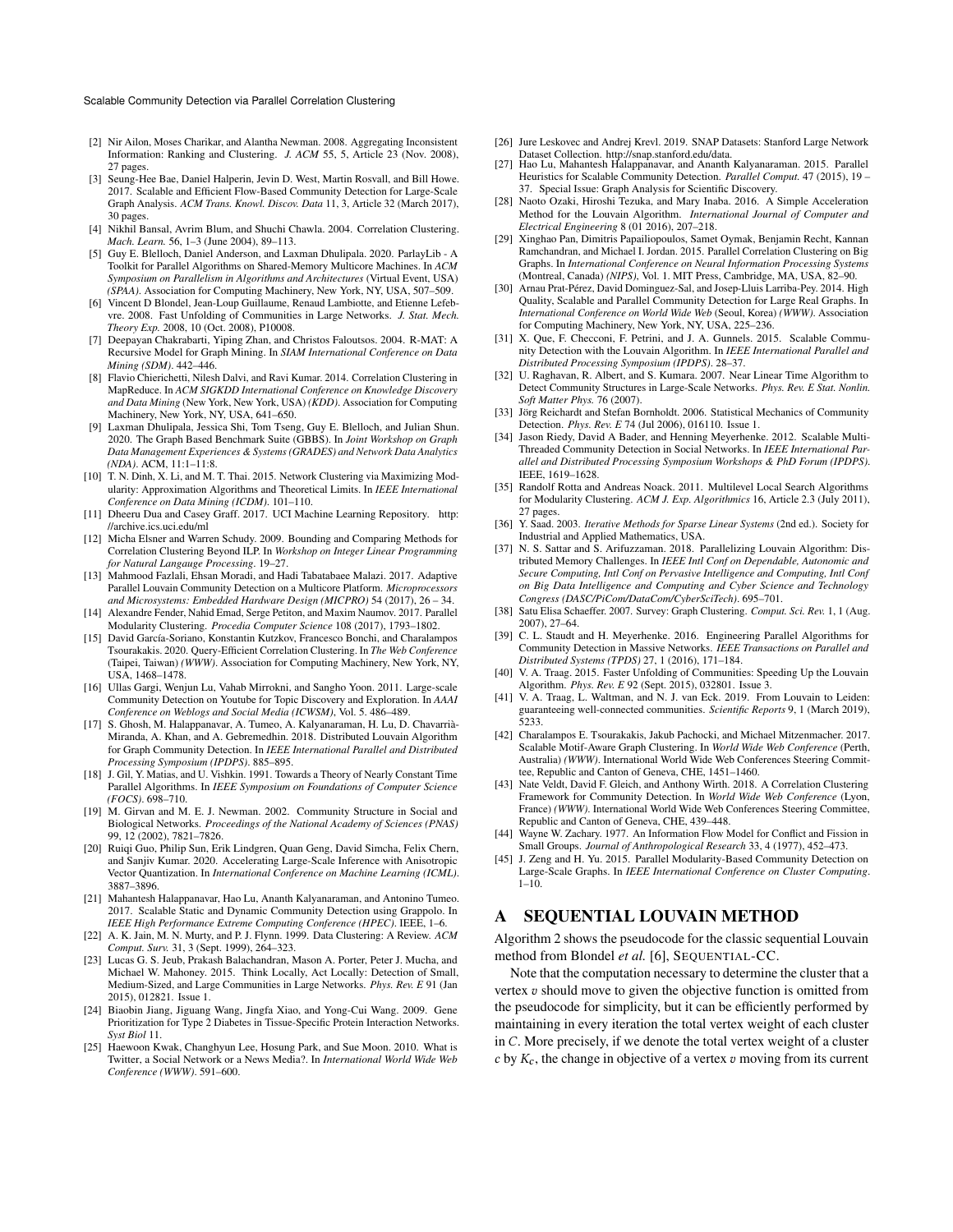| Jessica Shi, Laxman Dhulipala, David Eisenstat, Jakub Łącki, and Vahab Mirrokni |  |  |  |
|---------------------------------------------------------------------------------|--|--|--|
|---------------------------------------------------------------------------------|--|--|--|

<span id="page-9-0"></span>

|  | Algorithm 2 Sequential Louvain method for correlation clustering |  |  |  |  |
|--|------------------------------------------------------------------|--|--|--|--|
|--|------------------------------------------------------------------|--|--|--|--|

|     | 1: <b>procedure</b> SEQUENTIAL- $CC(G, k)$                        |
|-----|-------------------------------------------------------------------|
| 2:  | $C \leftarrow$ singleton clusters for each $v \in V$              |
| 3:  | do                                                                |
| 4:  | $\sigma \leftarrow$ random permutation of V                       |
| 5:  | for each $v = \sigma(i)$ do                                       |
| 6:  | Move $\sigma$ to the cluster in C that maximizes the CC objective |
| 7:  | while the objective $\mathrm{CC}(C)$ has increased                |
| 8:  | <b>if</b> no moves were made <b>then</b>                          |
| 9:  | return $C$                                                        |
| 10: | $G', k' \leftarrow$ SEQUENTIAL-COMPRESS(G, C)                     |
| 11: | $C' \leftarrow$ SEQUENTIAL-CC(G', k')                             |
| 12: | <b>return</b> SEQUENTIAL-FLATTEN $(C, C')$                        |

<span id="page-9-1"></span>

| Graphs      | Num. Vertices | Num. Edges    |
|-------------|---------------|---------------|
| amazon      | 334,863       | 925,872       |
| dblp        | 317,080       | 1,049,866     |
| livejournal | 3,997,962     | 34,681,189    |
| orkut       | 3,072,441     | 117,185,083   |
| twitter     | 41,652,231    | 1,202,513,046 |
| friendster  | 65,608,366    | 1,806,067,135 |

Table 1: Sizes of graph inputs.

cluster c to a new cluster c' (where  $c \neq c'$ ) is given by

$$
\left(\sum_{u \in c', (u,v) \in E} w_{uv} - \lambda k_v K_{c'}\right) - \left(\sum_{u \in c, (u,v) \in E} w_{uv} - \lambda k_v K_c + \lambda k_v^2\right).
$$

In other words, the change in objective depends solely on  $K_c$ ,  $K_{c'}$ , and the weights of the edges from  $v$  to its neighbors in  $c$  and  $c'$ .

## B OTHER OPTIMIZATIONS

We make use of other practical optimizations in our parallel implementation of PARALLEL-CC. First, we use the theoretically efficient parallel primitives available in the Graph Based Benchmark Suite (GBBS) [\[9\]](#page-8-40). Overall, these primitives and the workefficient scheduler provided in GBBS offer on average a 1.43x speedup over Intel's Parallel STL library [\[5\]](#page-8-31). Importantly, we use the EDGEMAP primitive from GBBS to maintain the frontier of neighbors of moved vertices or of modified clusters in each step of BEST-MOVES. EDGEMAP takes a vertex subset and applies a user-defined function to generate a new vertex subset – in our case, generated from specified neighbors. The primitive switches between a sparse and a dense representation of the subset depending on size, and the implementation of EDGEMAP similarly changes depending on the size of the input subset and the number of outgoing edges.

We also efficiently parallelize the sequential graph compression and cluster flattening subroutines, SEQUENTIAL-COMPRESS and SEQUENTIAL-FLATTEN respectively. Flattening a given clustering  $C$  to the clustering  $C'$  from the coarsened graph can be parallelized by maintaining a set of cluster IDs for each vertex (given by the index in  $[0, n]$  of the cluster in C), and assigning for each vertex, the cluster ID in  $C'$  corresponding to the cluster containing its cluster ID in  $C$ . Moreover, we parallelize graph compression by aggregating in parallel the edges in the original graph by the cluster IDs of their endpoints, and using parallel reduces to combine edges whose endpoints correspond to the same cluster ID.

Furthermore, in computing each vertex's desired cluster on Line [7,](#page-2-0) we make use of a parallel and a sequential subroutine, which we choose heuristically depending on the degree of the vertex. The change in objective for moving a vertex  $v$  to other clusters can be efficiently parallelized by iterating through  $v$ 's neighbors in parallel and using a parallel hash table [\[18\]](#page-8-41), from the GBBS implementation, to maintain the sum of edge weights to neighbors in the same cluster. However, for vertices of small degree and with large  $V'$ , the parallel overhead of maintaining such a hash table for each vertex is too costly. On the other hand, for vertices of large degree and with small V', the parallel overhead is negligible compared to the improved depth in utilizing a parallel hash table. We use a fixed threshold to choose between using the sequential subroutine versus using the parallel subroutine.

# C ADDITIONAL EXPERIMENTS

Table [1](#page-9-1) shows the details of the SNAP graphs that we perform experiments upon.

Figure [11](#page-10-0) shows the size of  $V'$  comparing neighbors of clusters and neighbors of vertices as the subset  $V'$ , for PAR-CC on amazon and orkut, using the synchronous setting and no refinement. In particular, for  $\lambda = 0.85$  on amazon, the neighbors of vertices optimization obtains 1.61x speedup over all vertices, whereas the neighbors of clusters optimization obtains 1.16x speedup over all vertices. This is reflected in Figure [11,](#page-10-0) where there is a significant difference in the size of  $V'$  in this case.

We note that we see lower speedups using PAR-MOD on twitter. We suspect that this is because twitter has a few vertices of particularly high degree (the maximum degree is 2,997,487, compared to the maximum degree in friendster of 5,214), and, across all resolutions, PAR-MOD and SEQ-MOD produce significantly fewer clusters on twitter relative to the size of the graph, compared to other graphs. In particular, for modularity clustering, the average cluster size on twitter is  $2100-2.08 \times 10^7$  across all resolutions, whereas the average cluster size on friendster, a graph of similar size, is 1.11. As such, we see significantly increased contention on twitter.

Figure [12](#page-10-1) shows the scalability of PAR-MOD over rMAT graphs of varying sizes, with very sparse graphs where  $m = 5n$ , sparse graphs where  $m = 50n$ , dense graphs where  $m = n^{1.5}$ , and very dense graphs where  $m = n^2$ . Figure [13](#page-10-2) shows the speedups of PAR-MOD on amazon, orkut, twitter, and friendster, over different numbers of threads.

We show in Figure [14](#page-11-0) the average precision and recall compared to ground truth communities on dblp and lj, of the clusters obtained by PAR-CC and PAR-MOD for varying resolutions. As discussed in Section [4.3,](#page-7-1) we see that overall, PAR-CC offers a better precisionrecall trade-off compared to PAR-MOD.

#### C.1 Experiments on Existing Baselines

We note that there exist no prior scalable correlation clustering baselines that offer high quality in terms of objective. The existing implementations are the parallel C4 and CLUSTERWILD! [\[29\]](#page-8-16), which are based on a maximal independent set algorithm, and the sequential Louvain-based method in LAMBDACC [\[43\]](#page-8-5).

The parallel correlation clustering implementations C4 and CLUS-TERWILD! [\[29\]](#page-8-16) optimize for the same objective as our CC objective,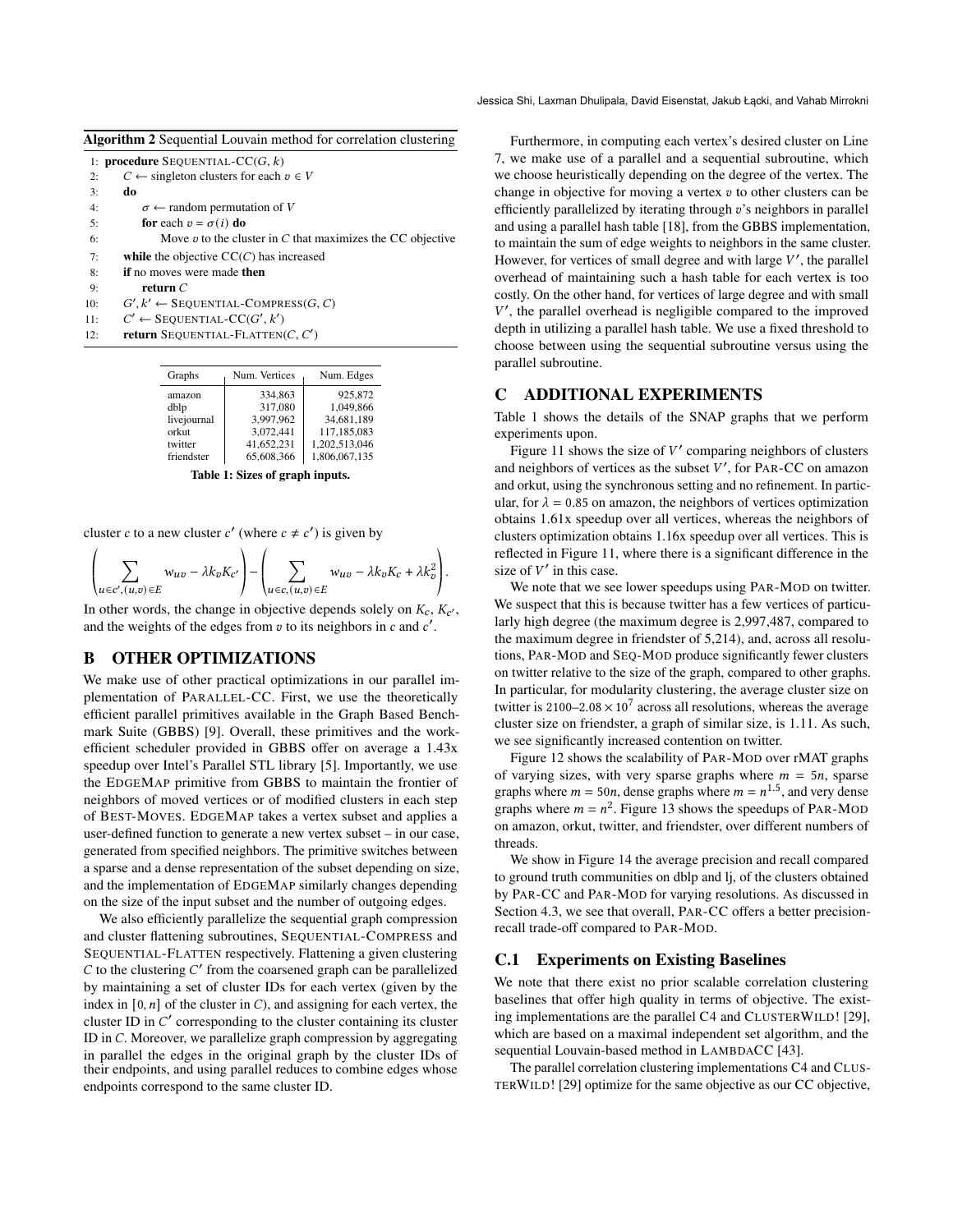Scalable Community Detection via Parallel Correlation Clustering

<span id="page-10-0"></span>

Figure 11: Number of vertices in  $V'$  per best move iteration of PAR-CC, for amazon (left) and orkut (right), considering neighbors of clusters and neighbors of vertices as the subset  $V'$ .

<span id="page-10-1"></span>

Figure 12: Scalability of PAR-MOD over rMAT graphs with varying numbers of vertices.

<span id="page-10-2"></span>

Figure 13: Scalability of PAR-MOD over different numbers of threads, on amazon, orkut, twitter, and friendster, with  $\lambda = 0.01, 0.85$ . Note that 30h and 48h indicate 30 and 48 cores respectively, with two-way hyperthreading.

if we set  $\lambda = 0.5$ ; importantly, they do not generalize to other resolution parameters, and they do not take into account weighted graphs. We test the asynchronous versions of C4 and CLUSTERWILD!, which also outperform the synchronous versions while maintaining the objective, on the graphs amazon, dblp, livejournal, and orkut. Both implementations offer significant speedups over PAR-CC, of up to 139.43x and 428.64x respectively. However, rescaling the objectives given by C4 and CLUSTERWILD! to match the CC objective, we see that C4 and CLUSTERWILD! decrease the objective by 273.35 – 433.31% over PAR-CC. Notably, the objectives given by C4 and CLUSTERWILD! are often negative, meaning that they are unsuitable for optimizing for the CC objective. Moreover, compared to the top 5000 ground truth communities on these graphs, C4 and CLUSTERWILD! achieve poor precision and recall, with precision between 0.44–0.65 and corresponding recall between 0.10– 0.15. In comparison, PAR-CC achieves recall between 0.61–0.98 for precision greater than 0.50.

Additionally, we compare against the Louvain-based sequential correlation clustering implementation in LAMBDACC given by Veldt *et al.* [\[43\]](#page-8-5). Unfortunately, this implementation does not scale to large graphs of more than hundreds of vertices. We were able to test LAMBDACC on the karate graph [\[44\]](#page-8-42), which consists of 34 vertices and 78 edges. For  $\lambda = 0.01$ , LAMBDACC takes 0.057 seconds to cluster the karate graph, whereas our PAR-CC takes 0.0002 seconds. The slowness of LAMBDACC is because the code is in MATLAB, and it uses an adjacency matrix to represent the input graph; as such, it is unable to efficiently perform sparse graph operations.

We compare to NETWORKIT [\[39\]](#page-8-11) in the special case of modularity. Note that NETWORKIT, like PAR-MOD, implements an asynchronous version of Louvain-based modularity clustering, and requires a parameter num\_iter to guarantee completion. By default NET-WORKIT sets  $num\_iter = 32$ , so to compare with PAR-MOD, we similarly set *num\_iter* = 32. We show in Figure [17](#page-12-0) the speedups of PAR-MOD over NETWORKIT on amazon, dblp, livejournal, and orkut, for varying resolutions. We see up to 3.50x speedups, primarily due to our optimization of the graph compression step, and on average 1.89x speedups. For the twitter graph, setting  $y = 0.01, 0.85$ , PAR-MOD gives between 1.08 – 3.03x speedups over NETWORKIT while maintaining comparable modularity. For the friendster graph, we turn off NETWORKIT's turbo parameter (which offers a trade-off between memory usage and performance) due to space constraints, and setting  $y = 0.01, 0.85$ , PAR-MOD gives between 1.23–1.26x speedups over NETWORKIT while maintaining comparable modularity.

Finally, we compare to SCD [\[30\]](#page-8-14), a parallel triangle-based community detection implementation. Note that SCD is not able to vary parameters to obtain clusters with significantly different average precision and recall. For amazon, dblp, and livejournal, our PAR-CC implementation achieves 2.00–2.89x speedups over SCD while maintaining the same average precision and recall. For orkut, SCD obtains an average precision of 0.15 and an average recall of 0.05, while PAR-CC can obtain an average precision of 0.61 and an average recall of 0.53 with 1.31x speedup over SCD.

# C.2 Experiments on Weighted Graphs

We use an approximate  $k$ -NN algorithm to construct weighted graphs from pointset data. Specifically, we use the Optical Recognition of Handwritten Digits (digits) dataset (1,797 instances) and the Letter Recognition (letter) dataset (20,000 instances) from the UCI Machine Learning repository [\[11\]](#page-8-35), both of which also have ground truth clusters which we compare to. We use the state-of-the-art ScaNN  $k$ -NN library [\[20\]](#page-8-34) to perform  $k$ -NN, with  $k = 50$  and using cosine similarity. We symmetrize the resulting  $k$ -NN graph.

For weighted graphs G, we test both our implementations treating  $G$  as an unweighted graph (with unit weight edges), and our implementations treating  $G$  as a weighted graph. We denote the former with no superscript, and the latter with the superscript  $W$ . The sequential implementations SEQ-CC and SEQ-MOD give similar results to the corresponding parallel implementations, so we discuss only the parallel implementations.

Figures [15](#page-11-1) and [16](#page-11-2) show the average precision-recall and ARI-NMI scores for the digits and letter graph respectively. We compare our parallel implementations to NETWORKIT's modularity clustering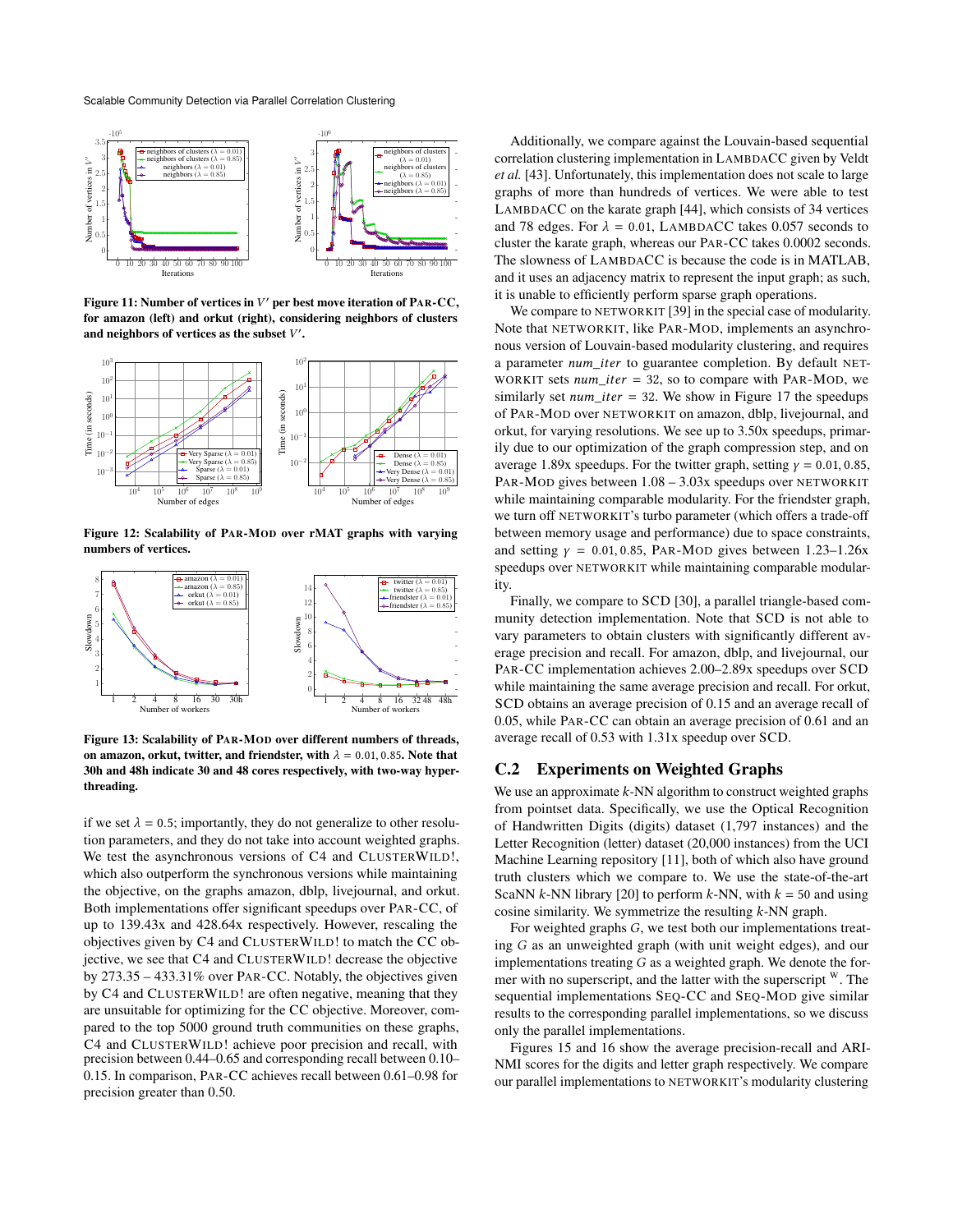<span id="page-11-0"></span>

Figure 14: Average precision and recall compared to ground truth communities on dblp and livejournal of the clusters obtained from our parallel implementations PAR-CC and PAR-MOD, using varying resolutions.

<span id="page-11-1"></span>

Figure 15: Average precision-recall and ARI-NMI scores for the digits graph, from PAR-CC, PAR-MOD, PAR-CC<sup>W</sup>, and NETWORKIT.

<span id="page-11-2"></span>

Figure 16: Average precision-recall and ARI-NMI scores for the letter graph, from PAR-CC, PAR-MOD, PAR-CC<sup>W</sup>, and NETWORKIT.

implementation, which can also take as input weighted graphs [\[39\]](#page-8-11). NETWORKIT matches our PAR-MOD<sup>W</sup> implementation, so we omit the latter from our figures. We consider our implementations both treating the graphs as unweighted, and taking into account the edge weights. Moreover, we consider a range of resolutions, with  $\lambda \in$  ${0.01x | x \in [1,99]}$  for the CC objective, and  $\gamma \in {0.02 \cdot (1.2)^x}$ |  $x \in [1, 99]$  for the modularity objective. Overall, compared to NETWORKIT, PAR-CC<sup>W</sup> is more robust across different resolution parameters compared to other implementations.

#### D P-COMPLETENESS OF LOUVAIN

We prove here that the problem of obtaining the clustering given by the Louvain method maximizing for the CC objective is P-complete.

THEOREM D.1. *The problem of obtaining a clustering equivalent to that given by the Louvain method maximizing for the* CC *objective is P-complete.*

PROOF. We set  $\lambda = 0$  for the purposes of this proof. We will show that there is an NC reduction from the monotone circuit-value problem (CVP), where given an input circuit  $C$  of  $\wedge$  and  $\vee$  gates on *n* variables  $(x_1, \ldots, x_n)$  and their negations, and an assignment of truth to these variables, the problem is to compute the output value of  $C$ .

The reduction works as follows. We use a fixed small  $\varepsilon > 0$ , and we construct a graph  $G$ . Initially, the vertices of  $G$  are the literals  $(x_1, \ldots, x_n)$  and their negations, and two additional vertices t and f (representing true and false respectively). We assign an edge with a large enough constant negative weight between  $t$  and  $f$ . We also assign an edge with a large enough constant positive weight between each literal and its corresponding  $t$  or  $f$ , depending on if the literal is true or false respectively.

Then, for every gate, say  $g_i \vee g_j$  which outputs to  $g_k$ , we add a corresponding vertex  $g_k$  and  $g'_k$  in G. We use a weight  $w_{ijk}$ , which we define later. We also add edges of weight  $w_{ijk}$  between  $(g_i, g_k)$ and  $(g_j, g_k)$ , and an edge of weight  $(2 + \frac{2}{3} \cdot \varepsilon) w_{ijk}$  between  $(g_k, g'_k)$ . Finally, we add an edge of weight  $(1 + \varepsilon)w_{ijk}$  between  $(g_k, t)$ , and an edge of weight  $(1 + \frac{1}{2} \cdot \varepsilon) w_{ijk}$  between  $(g_k, f)$ . Figure [18](#page-12-1) shows these vertices and edges.

We then define  $w_{ijk}$  as follows, for each gate  $g_i \vee g_j$ . We take the topological sort of the directed acyclic graph given by the circuit  $C$ , where the vertices correspond to the gates and the literals. We call the ordered vertices of this DAG given by the topological sort  $(c_1, \ldots, c_n)$ , in order, and we let  $c(g)$  denote the  $c_i$  that corresponds to the gate or literal  $g$ . Then, we define a function  $f(c_i) = 1/\prod_{1 \leq j < i} d_{c_j}$ , where  $d_{c_j}$  denotes the degree of  $c_j$ . We note that  $\hat{f}(\cdot)$  can be efficiently computed for each  $c_i$  by taking a prefix product of the degrees of  $c_i$ , in order. Finally, given a gate  $g_i \vee g_j$  which outputs to  $g_k$ , we set  $w_{ijk} = \min(f(c(g_i)), f(c(g_j))).$ 

Note that the construction for every ∧ gate is performed similarly, except we swap the edge weights between  $(g_k, t)$  and  $(g_k, f)$ . More explicitly, we instead add an edge of weight  $(1 + \frac{1}{2} \cdot \varepsilon)w_{ijk}$  between  $(g_k, t)$ , and an edge of weight  $(1 + \varepsilon)w_{iik}$  between  $(g_k, f)$ .

We now claim that applying the Louvain method optimizing for the CC objective on this graph  $G$  solves the circuit  $C$ . In other words, we claim that each gate  $q_i$  will ultimately cluster with either t or f, depending on if its value in the circuit is true or false respectively. Recall that the Louvain method involves two main subroutines that iterate until convergence – a subroutine in which vertices move to their best local clusters, and a subroutine that compresses the graph. We actually prove that the clustering given by performing best local vertex moves until convergence on  $G$  produces two final clusters of this nature, one containing  $t$  and one containing  $f$ . Then, in the compression subroutine, we obtain two vertices in the compressed graph corresponding to  $t$  and  $f$ , and because the edge weight between  $t$  and  $f$  is a large enough negative constant, the two vertices in the compressed graph will not cluster with each other, terminating the algorithm.

We begin by proving a weaker statement, namely that at any given point in time throughout the best local vertex moves process, each gate  $g_i$  is clustered into either a) a singleton cluster containing only  $g_i$ , b) a two-vertex cluster containing  $g_i$  and  $g'_i$ , or c) a cluster containing  $q_i$  and either t or f (but not both), depending on  $q_i$ 's corresponding truth value.